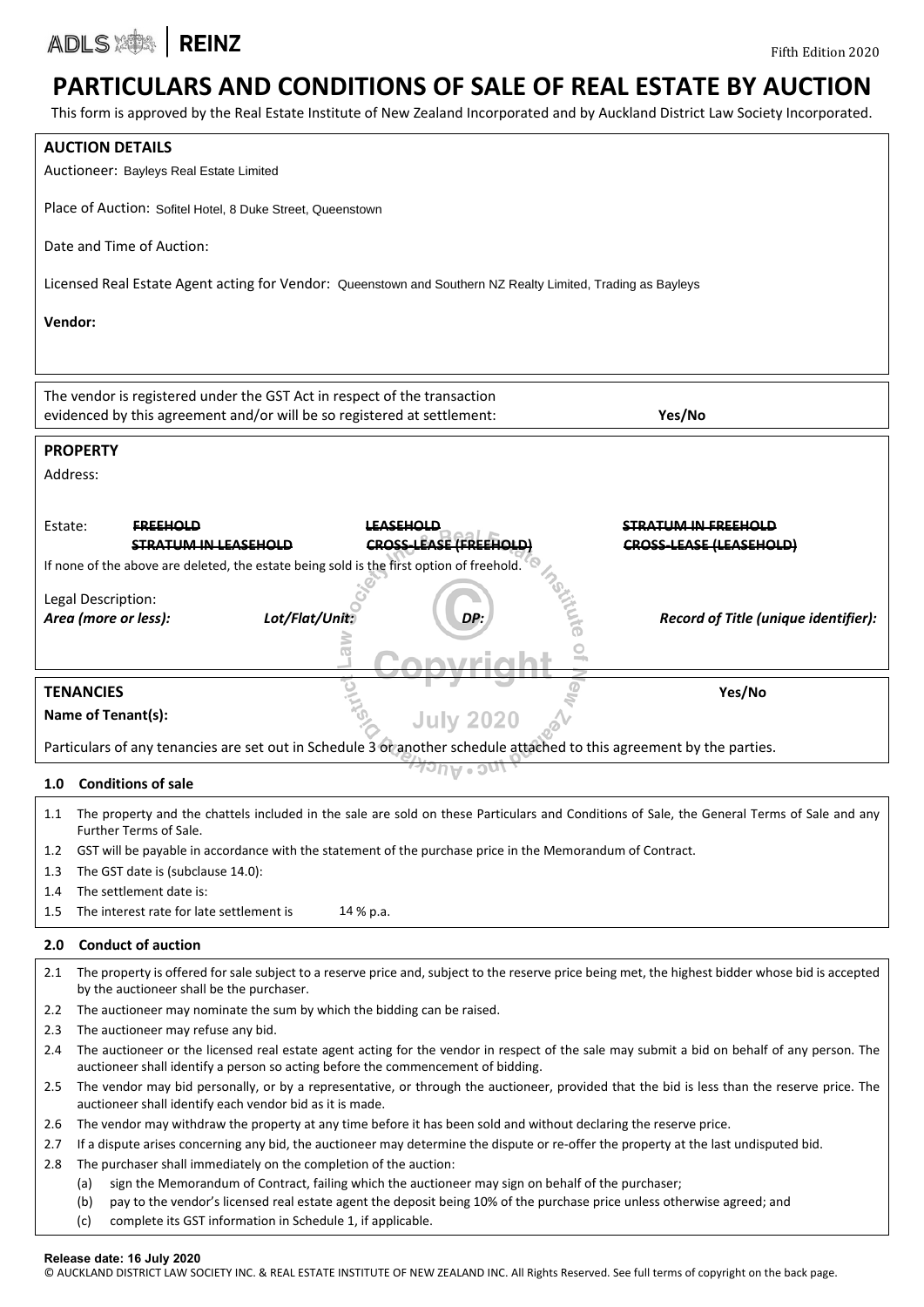### **GENERAL TERMS OF SALE**

### **3.0 Definitions, time for performance, notices, and interpretation**

- 3.1 Definitions
	- (1) Unless the context requires a different interpretation, words and phrases not otherwise defined have the same meanings ascribed to those words and phrases in the Goods and Services Tax Act 1985, the Property Law Act 2007, the Resource Management Act 1991 or the Unit Titles Act 2010.
	- (2) "Accessory unit", "owner", "principal unit" "unit", and "unit plan" have the meanings ascribed to those terms in the Unit Titles Act.
	- (3) "Agreement" means this document including the front page, these General Terms of Sale, any Further Terms of Sale, and any schedules and attachments.
	- (4) "Associated person", "conveyancer", "offshore RLWT person", "residential land purchase amount", "RLWT", "RLWT certificate of exemption" and "RLWT rules" have the meanings ascribed to those terms in the Income Tax Act 2007.
	- (5) "Building", "building consent", "code compliance certificate", "commercial on-seller", "compliance schedule" and "household unit" have the meanings ascribed to those terms in the Building Act.
	- (6) "Building Act" means the Building Act 1991 and/or the Building Act 2004.
	- (7) "Building warrant of fitness" means a building warrant of fitness supplied to a territorial authority under the Building Act.
	- (8) "Cleared funds" means:
		- (a) An electronic transfer of funds that has been made strictly in accordance with the requirements set out in the PLS Guidelines; or
		- (b) A bank cheque, but only in the circumstances permitted by the PLS Guidelines and only if it has been paid strictly in accordance with the requirements set out in the PLS Guidelines.
	- (9) "Commissioner" has the meaning ascribed to that term in the Tax Administration Act 1994.
	- (10) "Default GST" means any additional GST, penalty (civil or otherwise), interest, or other sum imposed on the vendor (or where the vendor is or was a member of a GST group its representative member) under the GST Act or the Tax Administration Act 1994 by reason of non-payment of any GST payable in respect of the supply made under this agreement but does not include any such sum levied against the vendor (or where the vendor is or was a member of a GST group its representative member) by reason of a default or delay by the vendor after payment of the GST to the vendor by the purchaser.
	- (11) "Electronic instrument" has the same meaning as ascribed to that term in the Land Transfer Act 2017.
	- (12) "Going concern", "goods", "principal place of residence", "recipient", "registered person", "registration number", "supply", "taxable activity" and "taxable supply" have the meanings ascribed to those terms in the GST Act.
	- (13) "GST" means Goods and Services Tax arising pursuant to the Goods and Services Tax Act 1985 and "GST Act" means the Goods and Services Tax Act 1985.
	- (14) "Landonline Workspace" means an electronic workspace facility approved by the Registrar-General of Land pursuant to the provisions of the Land Transfer Act 2017.
	- (15) "Leases" means any tenancy agreement, agreement to lease (if applicable), lease, sublease, or licence to occupy in respect of the property, and includes any receipt or other evidence of payment of any bond and any formal or informal document or letter evidencing any variation, renewal, extension, review, or assignment.
	- (16) "LIM" means a land information memorandum issued pursuant to the Local Government Official Information and Meetings Act 1987.  $\omega_{\scriptscriptstyle D}$
	- (17) "LINZ" means Land Information New Zealand  $\eta_{\nabla}$  . 3
	- (18) "Local authority" means a territorial authority or a regional council.
	- (19) "OIA consent" means consent to purchase the property under the Overseas Investment Act 2005.
	- (20) "PLS Guidelines" means the most recent edition, as at the date of this agreement, of the Property Transactions and E-Dealing Practice Guidelines prepared by the Property Law Section of the New Zealand Law Society.
	- (21) "Proceedings" means any application to any court or tribunal or any referral or submission to mediation, adjudication or arbitration or any other dispute resolution procedure.
	- (22) "Property" means the property described in this agreement.
	- (23) "Purchase price" means the total purchase price stated in this agreement which the purchaser has agreed to pay the vendor for the property and the chattels included in the sale.
	- (24) "Regional council" means a regional council within the meaning of the Local Government Act 2002.
	- (25) "Remote settlement" means settlement of the sale and purchase of the property by way of the purchaser's lawyer paying the moneys due and payable on the settlement date directly into the trust account of the vendor's lawyer, in consideration of the vendor agreeing to meet the vendor's obligations under subclause 5.8(2), pursuant to the protocol for remote settlement recommended in the PLS Guidelines.
	- (26) "Residential (but not otherwise sensitive) land" has the meaning ascribed to that term in the Overseas Investment Act 2005.
	- (27) "Rules" means body corporate operational rules under the Unit Titles Act.
	- (28) "Secure web document exchange" means an electronic messaging service enabling messages and electronic documents to be posted by one party to a secure website to be viewed by the other party immediately after posting.
	- (29) "Settlement" means (unless otherwise agreed by the parties in writing) the moment in time when the vendor and purchaser have fulfilled their obligations under subclause 5.8.
	- (30) "Settlement date" means the date specified as such in this agreement.
	- (31) "Settlement statement" means a statement showing the purchase price, plus any GST payable by the purchaser in addition to the purchase price, less any deposit or other payments or allowances to be credited to the purchaser, together with apportionments of all incomings and outgoings apportioned at the settlement date.
	- (32) "Tax information" and "tax statement" have the meanings ascribed to those terms in the Land Transfer Act 2017.
	- (33) "Territorial authority" means a territorial authority within the meaning of the Local Government Act 2002.
	- (34) "Title" includes where appropriate a record of title within the meaning of the Land Transfer Act 2017.
	- (35) "Unit title" means a unit title under the Unit Titles Act.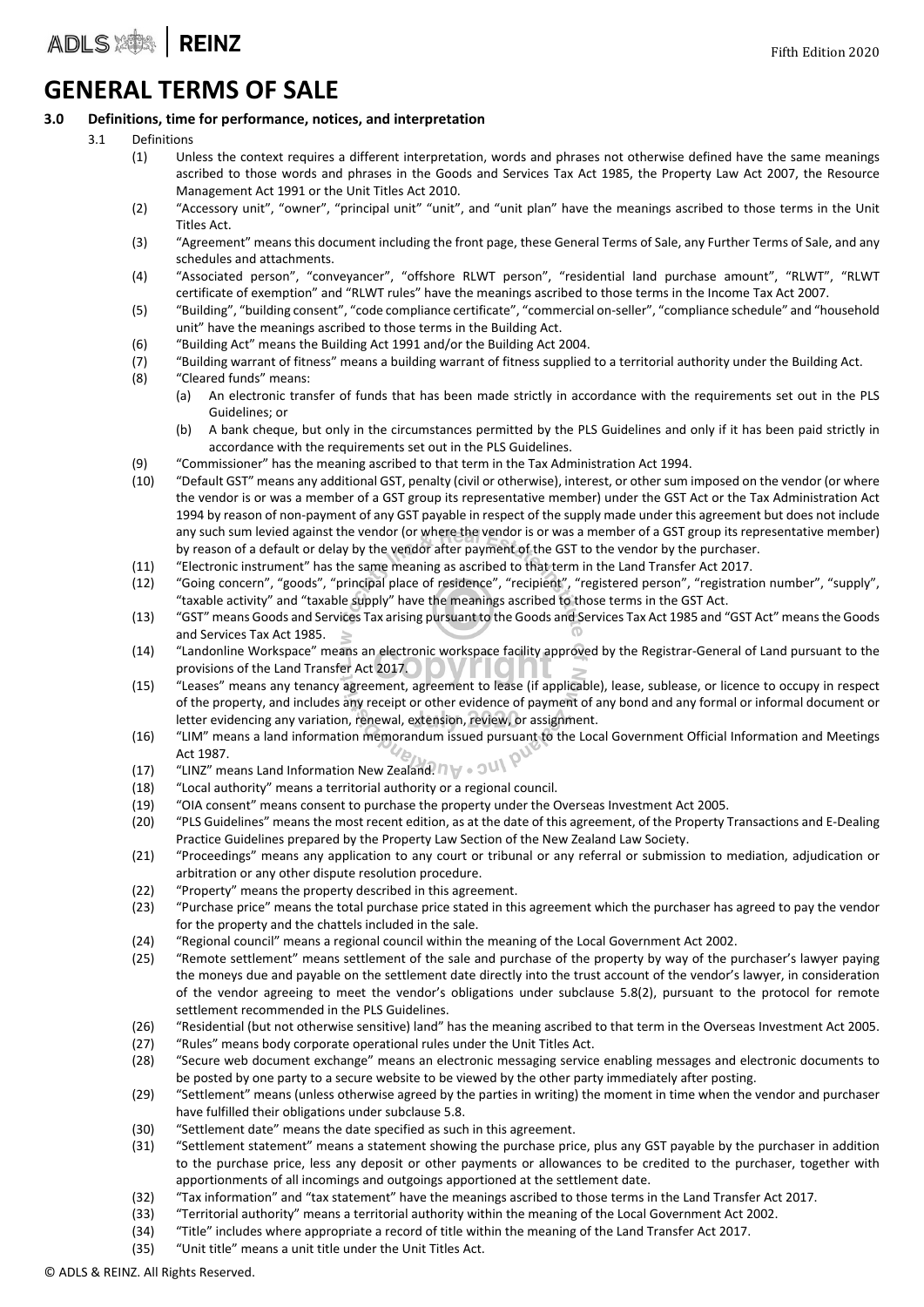- ADLS X | REINZ
	- (36) "Unit Titles Act" means the Unit Titles Act 2010.
	- (37) "Working day" means any day of the week other than:
		- (a) Saturday, Sunday, Waitangi Day, Good Friday, Easter Monday, Anzac Day, the Sovereign's Birthday, and Labour Day;
		- (b) if Waitangi Day or Anzac Day falls on a Saturday or Sunday, the following Monday;
		- (c) a day in the period commencing on the 24th day of December in any year and ending on the 5th day of January in the following year, both days inclusive; and
		- (d) the day observed as the anniversary of any province in which the property is situated.

A working day shall be deemed to commence at 9.00 am and to terminate at 5.00 pm.

- 3.2 Unless a contrary intention appears on the front page or elsewhere in this agreement:
	- (1) the interest rate for late settlement is equivalent to the interest rate charged by the Inland Revenue Department on unpaid tax under the Tax Administration Act 1994 during the period for which the interest rate for late settlement is payable, plus 5% per annum; and
	- (2) a party is in default if it did not do what it has contracted to do to enable settlement to occur, regardless of the cause of such failure.
- 3.3 Time for Performance
	- (1) Where the day nominated for settlement or the fulfilment of a condition is not a working day, then the settlement date or the date for fulfilment of the condition shall be the last working day before the day so nominated.
	- (2) Any act done pursuant to this agreement by a party, including service of notices, after 5.00 pm on a working day, or on a day that is not a working day, shall be deemed to have been done at 9.00 am on the next succeeding working day.
	- (3) Where two or more acts done pursuant to this agreement, including service of notices, are deemed to have been done at the same time, they shall take effect in the order in which they would have taken effect but for subclause 3.3(2).

### 3.4 Notices

The following apply to all notices between the parties relevant to this agreement, whether authorised by this agreement or by the general law:

- (1) All notices must be served in writing.
- (2) Any notice under section 28 of the Property Law Act 2007, where the purchaser is in possession of the property, must be served in accordance with section 353 of that Act.
- (3) All other notices, unless otherwise required by the Property Law Act 2007, must be served by one of the following means: (a) on the party as authorised by sections 354 to 361 of the Property Law Act 2007, or
	- (b) on the party or on the party's lawyer:
		- (i) by personal delivery; or
		- (ii) by posting by ordinary mail; or
		- (iii) by email; or
		- (iv) in the case of the party's lawyer only, by sending by document exchange or, if both parties' lawyers have agreed to subscribe to the same secure web document exchange for this agreement, by secure web document exchange.
- (4) In respect of the means of service specified in subclause 3.4(3)(b), a notice is deemed to have been served:
	- (a) in the case of personal delivery, when received by the party or at the lawyer's office;

 $y_{\rm h}$ 

- (b) in the case of posting by ordinary mail, on the third working day following the date of posting to the address for service notified in writing by the party or to the postal address of the lawyer's office;
- (c) in the case of email;
	- (i) when sent to the email address provided for the party or the party's lawyer on the back page; or
	- (ii) any other email address notified subsequently in writing by the party or the party's lawyer (which shall supersede the email address on the back page); or
	- (iii) if no such email address is provided on the back page or notified subsequently in writing, the office email address of the party's lawyer's firm appearing on the firm's letterhead or website;
- (d) in the case of sending by document exchange, on the second working day following the date of sending to the document exchange number of the lawyer's office;
- (e) in the case of sending by secure web document exchange, on the first working day following the date of sending to the secure web document exchange.
- (5) Any period of notice required to be given under this agreement shall be computed by excluding the day of service.
- 3.5 Interpretation
	- (1) If there is more than one vendor or purchaser, the liability of the vendors or of the purchasers, as the case may be, is joint and several.
	- (2) Where the purchaser executes this agreement with provision for a nominee, or as agent for an undisclosed or disclosed but unidentified principal, or on behalf of a company to be formed, the purchaser shall at all times remain liable for all obligations on the part of the purchaser.
	- (3) If any inserted term (including any Further Terms of Sale) conflicts with the General Terms of Sale the inserted term shall prevail.
	- (4) Headings are for information only and do not form part of this agreement.
	- (5) References to statutory provisions shall be construed as references to those provisions as they may be amended or re-enacted or as their application is modified by other provisions from time to time.

### **4.0 Deposit**

- 4.1 The purchaser shall pay the deposit to the vendor's licensed real estate agent immediately on the completion of the auction or, where the property has been sold prior to, or subsequent to, the auction, on the execution of this agreement by both parties, time being of the essence.
- 4.2 If the deposit is not paid as set out in subclause 4.1, the vendor may cancel this agreement by serving notice of cancellation on the purchaser.
- 4.3 The deposit shall be in part payment of the purchase price.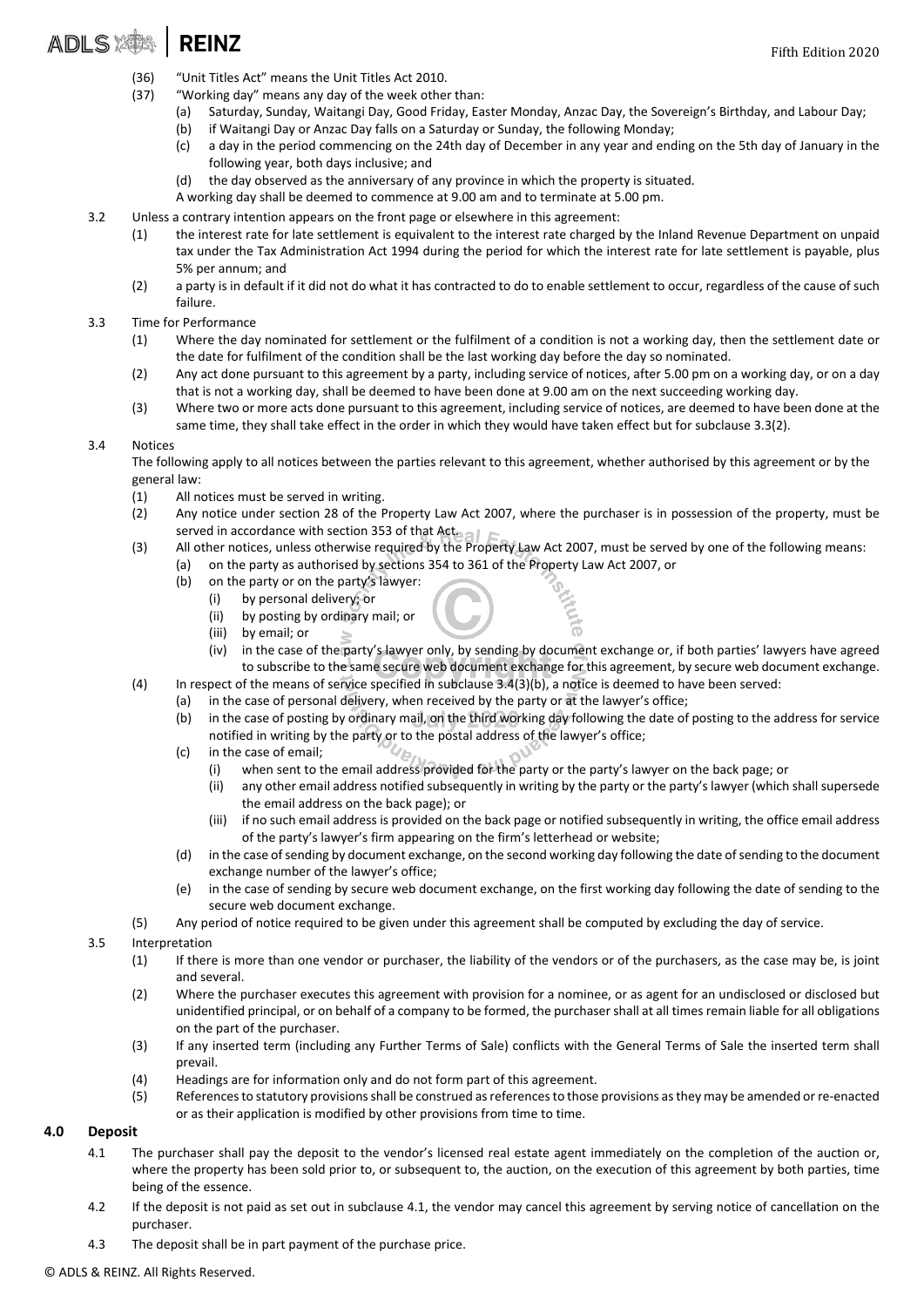### ADLS X | REINZ

- 4.4 If the property is a unit title, the person to whom the deposit is paid shall hold it as a stakeholder until:
	- (1) a pre-settlement disclosure statement, certified correct by the body corporate, under section 147 of the Unit Titles Act; and (2) an additional disclosure statement under section 148 of the Unit Titles Act (if requested by the purchaser within the time prescribed in section 148(2)),

have been provided to the purchaser by the vendor within the times prescribed in those sections or otherwise, the purchaser has given notice under section 149(2) of the Unit Titles Act to postpone the settlement date until after the disclosure statements have been provided; or

- (3) this agreement is cancelled pursuant to sections 36 or 37 of the Contract and Commercial Law Act 2017; or
- (4) where the purchaser, having the right to cancel this agreement pursuant to section 151(2) of the Unit Titles Act, has cancelled this agreement pursuant to that section, or has elected not to cancel by giving notice to the vendor, or by completing settlement of the purchase.
- 4.5 Where the person to whom the deposit is paid is a real estate agent, the period for which the agent must hold the deposit as a stakeholder pursuant to subclause 4.4 shall run concurrently with the period for which the agent must hold the deposit under section 123 of the Real Estate Agents Act 2008, but the agent must hold the deposit for the longer of those two periods, or such lesser period as is agreed between the parties in writing as required by section 123 of the Real Estate Agents Act 2008.

### **5.0 Possession and Settlement**

#### **Possession**

- 5.1 Unless particulars of a tenancy are included in this agreement, the property is sold with vacant possession and the vendor shall so yield the property on the settlement date.
- 5.2 If the property is sold with vacant possession, then subject to the rights of any tenants of the property, the vendor shall permit the purchaser or any person authorised by the purchaser in writing, upon reasonable notice:
	- (1) to enter the property on one occasion prior to the settlement date for the purposes of examining the property, chattels and fixtures which are included in the sale; and
	- (2) to re-enter the property no later than the day prior to the settlement date to confirm compliance by the vendor with any agreement made by the vendor to carry out any work on the property, the chattels and the fixtures.
- 5.3 Possession shall be given and taken on the settlement date. Outgoings and incomings in respect of the settlement date are the responsibility of and belong to the vendor. responsibility of and belong to the vendor.
- 5.4 On the settlement date, the vendor shall make available to the purchaser keys to all exterior doors that are locked by key, electronic door openers to all doors that are opened electronically, and the keys and/or security codes to any alarms. The vendor does not have to make available keys, electronic door openers, and security codes where the property is tenanted and these are held by the tenant.

#### **Settlement**

- 5.5 The vendor shall prepare, at the vendor's own expense, a settlement statement. The vendor shall tender the settlement statement to the purchaser or the purchaser's lawyer a reasonable time prior to the settlement date.
- 5.6 The purchaser's lawyer shall:
	- $\sqrt{2}$ (1) within a reasonable time prior to the settlement date create a Landonline Workspace for the transaction, notify the vendor's lawyer of the dealing number allocated by LINZ, and prepare in that workspace a transfer instrument in respect of the **July 2020** property; and

. . . .

- (2) prior to settlement:
	- (a) lodge in that workspace the tax information contained in the transferee's tax statement; and

ا بر

- (b) certify and sign the transfer instrument.  $\eta \triangledown \cdot 0$
- 5.7 The vendor's lawyer shall:
	- (1) within a reasonable time prior to the settlement date prepare in that workspace all other electronic instruments required to confer title on the purchaser in terms of the vendor's obligations under this agreement; and
	- (2) prior to settlement:
		- (a) lodge in that workspace the tax information contained in the transferor's tax statement; and
		- (b) have those instruments and the transfer instrument certified, signed and, where possible, pre-validated.
- 5.8 On the settlement date:
	- (1) the balance of the purchase price, interest and other moneys, if any, shall be paid by the purchaser in cleared funds or otherwise satisfied as provided in this agreement (credit being given for any amount payable by the vendor under subclause 5.12 or 5.13, or for any deduction allowed to the purchaser under subclause 7.2, or for any compensation agreed by the vendor in respect of a claim made by the purchaser pursuant to subclause 11.2(1), or for any interim amount the purchaser is required to pay to a stakeholder pursuant to subclause 11.8);
	- (2) the vendor's lawyer shall immediately thereafter:
		- (a) release or procure the release of the transfer instrument and the other instruments mentioned in subclause 5.7(1) so that the purchaser's lawyer can then submit them for registration;
		- (b) pay to the purchaser's lawyer the LINZ registration fees on all of the instruments mentioned in subclause 5.7(1), unless these fees will be invoiced to the vendor's lawyer by LINZ directly; and
		- (c) deliver to the purchaser's lawyer any other documents that the vendor must provide to the purchaser on settlement in terms of this agreement, including where this agreement provides for the property to be sold tenanted, all leases relating to the tenancy that are held by the vendor and a notice from the vendor to each tenant advising them of the sale of the property and directing them to pay to the purchaser as landlord, in such manner as the purchaser may prescribe, all rent or other moneys payable under the leases.
- 5.9 All obligations under subclause 5.8 are interdependent.
- 5.10 The parties shall complete settlement by way of remote settlement, provided that where payment by bank cheque is permitted under the PLS Guidelines, payment may be made by the personal delivery of a bank cheque to the vendor's lawyer's office, so long as it is accompanied by the undertaking from the purchaser's lawyer required by those Guidelines.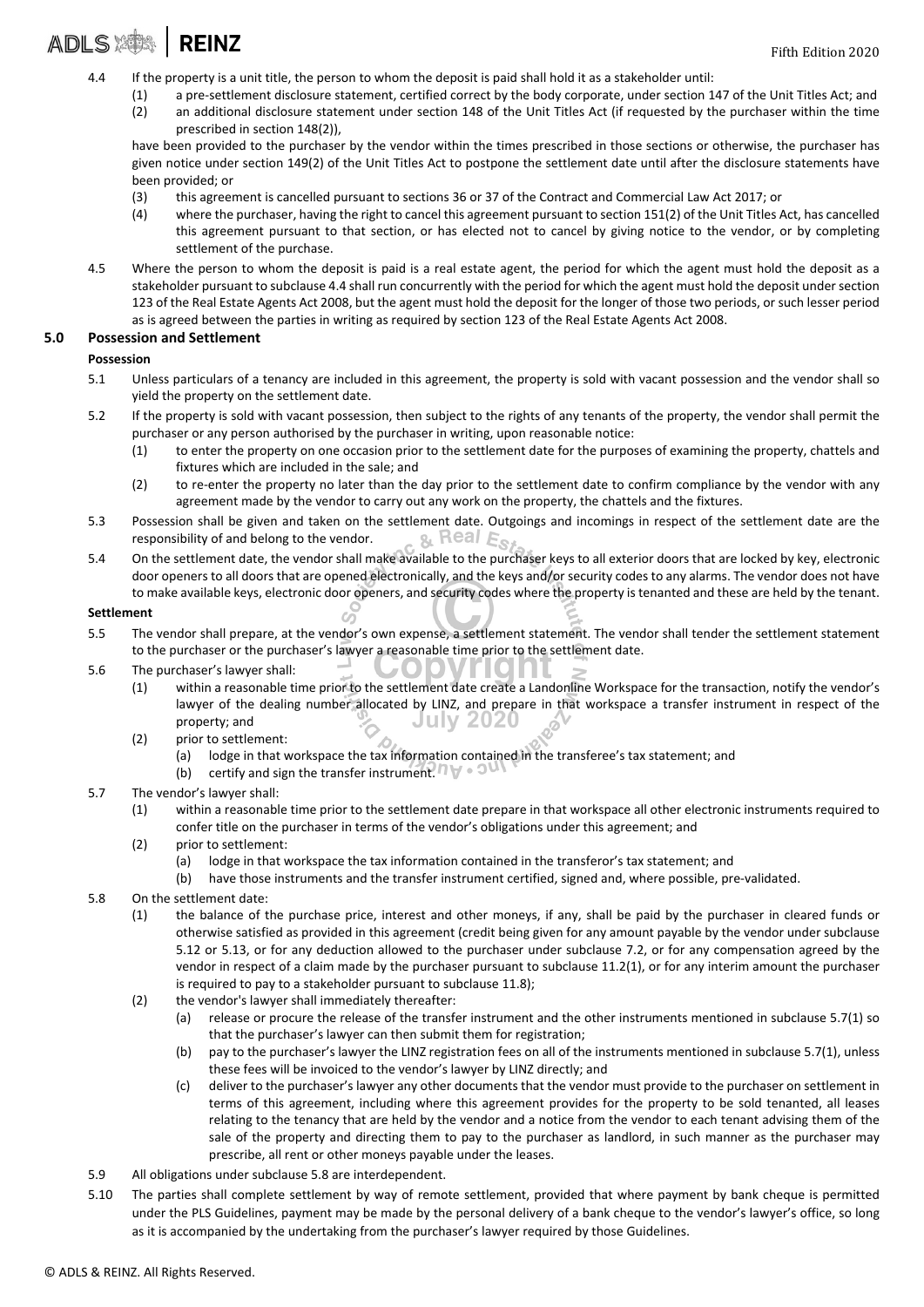### **Last-Minute Settlement**

ADLS **ADLS** 

- 5.11 If due to the delay of the purchaser, settlement takes place between 4.00 pm and 5.00 pm on the settlement date ("last-minute settlement"), the purchaser shall pay the vendor:
	- (1) one day's interest at the interest rate for late settlement on the portion of the purchase price paid in the last-minute settlement; and
	- (2) if the day following the last-minute settlement is not a working day, an additional day's interest (calculated in the same manner) for each day until, but excluding, the next working day.

### **Purchaser Default: Late Settlement**

- 5.12 If any portion of the purchase price is not paid upon the due date for payment, then, provided that the vendor provides reasonable evidence of the vendor's ability to perform any obligation the vendor is obliged to perform on that date in consideration for such payment:
	- (1) the purchaser shall pay to the vendor interest at the interest rate for late settlement on the portion of the purchase price so unpaid for the period from the due date for payment until payment ("the default period"); but nevertheless, this stipulation is without prejudice to any of the vendor's rights or remedies including any right to claim for additional expenses and damages. For the purposes of this subclause, a payment made on a day other than a working day or after the termination of a working day shall be deemed to be made on the next following working day and interest shall be computed accordingly; and
	- (2) the vendor is not obliged to give the purchaser possession of the property or to pay the purchaser any amount for remaining in possession, unless this agreement relates to a tenanted property, in which case the vendor must elect either to:
		- (a) account to the purchaser on settlement for incomings in respect of the property which are payable and received during the default period, in which event the purchaser shall be responsible for the outgoings relating to the property during the default period; or
		- (b) retain such incomings in lieu of receiving interest from the purchaser pursuant to subclause 5.12(1).
	- (3) If the parties are unable to agree upon any amount payable under this subclause 5.12, either party may make a claim under clause 11.0.

### **Vendor Default: Late Settlement or Failure to Give Possession**

- 5.13 (1) For the purposes of this subclause 5.13:  $\mathcal{B} \in \mathbb{R}$  Real  $\mathbb{E}_{S}$  /  $\mathcal{B}_{\mathcal{S}}$ 
	- (a) the default period means:
		- (i) in subclause 5.13(2), the period from the settlement date until the date when the vendor is able and willing to provide vacant possession and the purchaser takes possession; and
		- (ii) in subclause 5.13(3), the period from the date the purchaser takes possession until the date when settlement occurs; and
		- (iii) in subclause 5.13(5), the period from the settlement date until the date when settlement occurs; and
		- (b) the vendor shall be deemed to be unwilling to give possession if the vendor does not offer to give possession.
	- (2) If this agreement provides for vacant possession but the vendor is unable or unwilling to give vacant possession on the settlement date, then, provided that the purchaser provides reasonable evidence of the purchaser's ability to perform the purchaser's obligations under this agreement:
		- (a) the vendor shall pay the purchaser, at the purchaser's election, either:
			- (i) compensation for any reasonable costs incurred for temporary accommodation for persons and storage of chattels during the default period; or  $\circ$
			- (ii) an amount equivalent to interest at the interest rate for late settlement on the entire purchase price during the default period; and
		- (b) the purchaser shall pay the vendor an amount equivalent to the interest earned or which would be earned on overnight deposits lodged in the purchaser's lawyer's trust bank account on such portion of the purchase price (including any deposit) as is payable under this agreement on or by the settlement date but remains unpaid during the default period less:
			- (i) any withholding tax; and
			- (ii) any bank or legal administration fees and commission charges; and
			- (iii) any interest payable by the purchaser to the purchaser's lender during the default period in respect of any mortgage or loan taken out by the purchaser in relation to the purchase of the property.
	- (3) If this agreement provides for vacant possession and the vendor is able and willing to give vacant possession on the settlement date, then, provided the purchaser provides reasonable evidence of the purchaser's ability to perform the purchaser's obligations under this agreement, the purchaser may elect to take possession in which case the vendor shall not be liable to pay any interest or other moneys to the purchaser but the purchaser shall pay the vendor the same amount as that specified in subclause 5.13(2)(b) during the default period. A purchaser in possession under this subclause 5.13(3) is a licensee only.
	- (4) Notwithstanding the provisions of subclause 5.13(3), the purchaser may elect not to take possession when the purchaser is entitled to take it. If the purchaser elects not to take possession, the provisions of subclause 5.13(2) shall apply as though the vendor were unable or unwilling to give vacant possession on the settlement date.
	- (5) If this agreement provides for the property to be sold tenanted then, provided that the purchaser provides reasonable evidence of the purchaser's ability to perform the purchaser's obligations under this agreement, the vendor shall on settlement account to the purchaser for incomings which are payable and received in respect of the property during the default period less the outgoings paid by the vendor during that period. Apart from accounting for such incomings, the vendor shall not be liable to pay any other moneys to the purchaser but the purchaser shall pay the vendor the same amount as that specified in subclause 5.13(2)(b) during the default period.
	- (6) The provisions of this subclause 5.13 shall be without prejudice to any of the purchaser's rights or remedies including any right to claim for any additional expenses and damages suffered by the purchaser.
	- (7) If the parties are unable to agree upon any amount payable under this subclause 5.13, either party may make a claim under clause 11.0.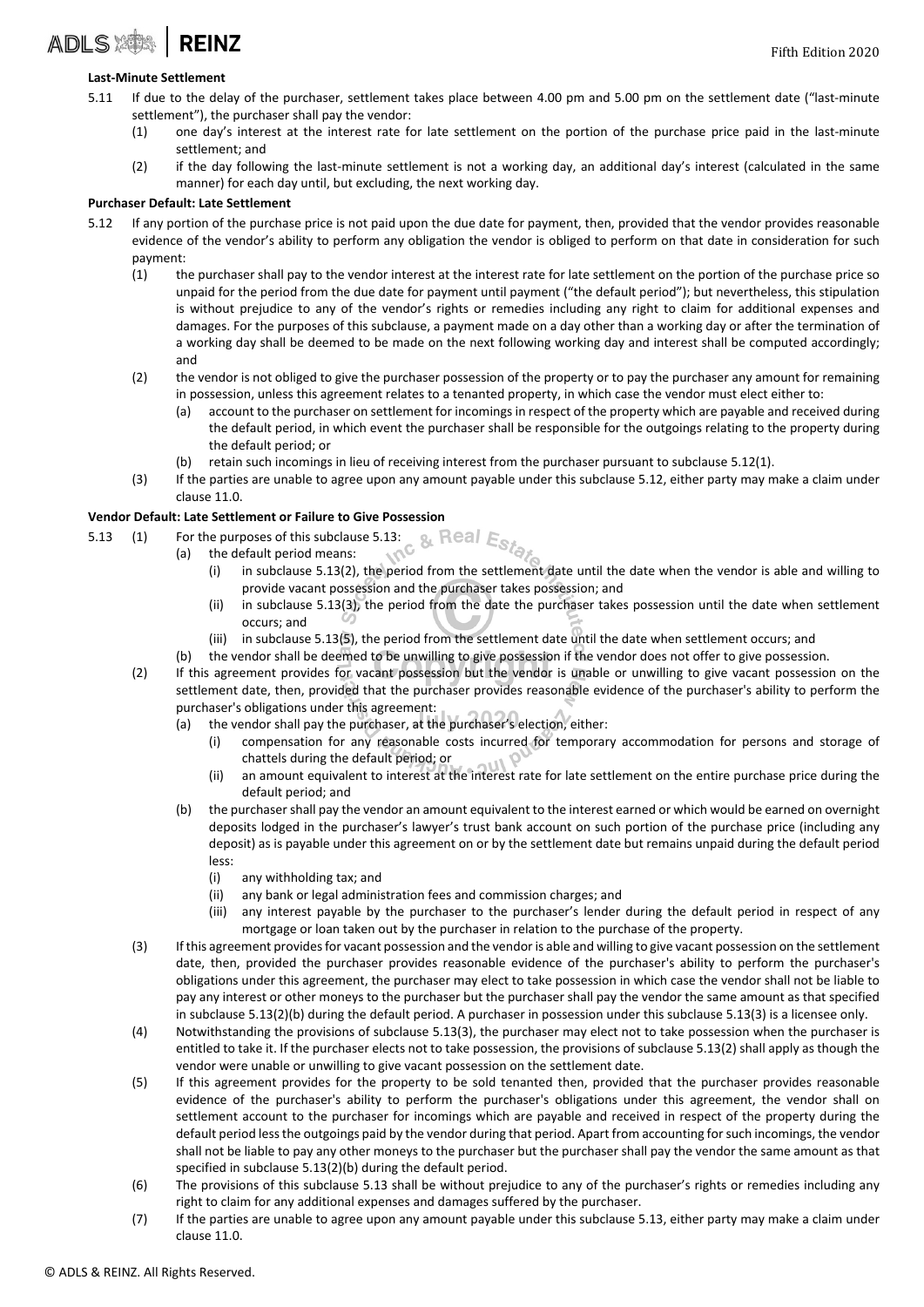#### **Deferment of Settlement and Possession**

### 5.14 If

**ADLS XA REINZ** 

- (1) this is an agreement for the sale by a commercial on-seller of a household unit; and
- (2) a code compliance certificate has not been issued by the settlement date in relation to the household unit,

then, unless the parties agree otherwise (in which case the parties shall enter into a written agreement in the form (if any) prescribed by the Building (Forms) Regulations 2004), the settlement date shall be deferred to the fifth working day following the date upon which the vendor has given the purchaser notice that the code compliance certificate has been issued (which notice must be accompanied by a copy of the certificate).

5.15 In every case, if neither party is ready, willing, and able to settle on the settlement date, the settlement date shall be deferred to the third working day following the date upon which one of the parties gives notice it has become ready, willing, and able to settle.

5.16 If

- (1) the property is a unit title;
- (2) the settlement date is deferred pursuant to either subclause 5.14 or subclause 5.15; and
- (3) the vendor considers on reasonable grounds that an extension of time is necessary or desirable in order for the vendor to comply with the warranty by the vendor in subclause 10.2(3),
- then the vendor may extend the settlement date:
	- (a) where there is a deferment of the settlement date pursuant to subclause 5.14, to the tenth working day following the date upon which the vendor gives the purchaser notice that the code compliance certificate has been issued, provided the vendor gives notice of the extension to the purchaser no later than the second working day after such notice; or
	- (b) where there is a deferment of the settlement date pursuant to subclause 5.15, to the tenth working day following the date upon which one of the parties gives notice that it has become ready, willing, and able to settle, provided the vendor gives notice of the extension to the purchaser no later than the second working day after such notice.

### **New Title Provision**

- 5.17 (1) Where
	- (a) the transfer of the property is to be registered against a new title yet to be issued; and
	- (b) a search copy, as defined in section 60 of the Land Transfer Act 2017, of that title is not obtainable by the tenth working day prior to the settlement date,  $\alpha$  Real  $\epsilon$
	- then, unless the purchaser elects that settlement shall still take place on the agreed settlement date, the settlement date shall be deferred to the tenth working day following the date on which the vendor has given the purchaser notice that a search copy is obtainable.
	- (2) Subclause 5.17(1) shall not apply where it is necessary to register the transfer of the property to enable a plan to be deposited and title to the property to be issued. 6

### **6.0 Residential Land Withholding Tax**

- 6.1 If the vendor does not have a conveyancer or the vendor and the purchaser are associated persons, then:
	- (1) the vendor must provide the purchaser or the purchaser's conveyancer, on or before the second working day before the due date for payment of the first residential land purchase amount payable under this agreement, with:
		- (a) sufficient information to enable the purchaser or the purchaser's conveyancer to determine to their reasonable satisfaction whether section 54C of the Tax Administration Act 1994 applies to the sale of the property; and
		- (b) if the purchaser or the purchaser's conveyancer determines to their reasonable satisfaction that section 54C of the Tax Administration Act 1994 does apply, all of the information required by that section and either an RLWT certificate of exemption in respect of the sale or otherwise such other information that the purchaser or the purchaser's conveyancer may reasonably require to enable the purchaser or the purchaser's conveyancer to determine to their reasonable satisfaction the amount of RLWT that must be withheld from each residential land purchase amount;
	- (2) the vendor shall be liable to pay any costs reasonably incurred by the purchaser or the purchaser's conveyancer in relation to RLWT, including the cost of obtaining professional advice in determining whether there is a requirement to withhold RLWT and the amount of RLWT that must be withheld, if any; and
	- (3) any payments payable by the purchaser on account of the purchase price shall be deemed to have been paid to the extent that:
		- (a) RLWT has been withheld from those payments by the purchaser or the purchaser's conveyancer as required by the RLWT rules; and
		- (b) any costs payable by the vendor under subclause 6.1(2) have been deducted from those payments by the purchaser or the purchaser's conveyancer.
- 6.2 If the vendor does not have a conveyancer or the vendor and the purchaser are associated persons and if the vendor fails to provide the information required under subclause 6.1(1), then the purchaser may:
	- (1) defer the payment of the first residential land purchase amount payable under this agreement (and any residential land purchase amount that may subsequently fall due for payment) until such time as the vendor supplies that information; or
	- (2) on the due date for payment of that residential land purchase amount, or at any time thereafter if payment has been deferred by the purchaser pursuant to this subclause and the vendor has still not provided that information, treat the sale of the property as if it is being made by an offshore RLWT person where there is a requirement to pay RLWT.
- 6.3 If pursuant to subclause 6.2 the purchaser treats the sale of the property as if it is being made by an offshore RLWT person where there is a requirement to pay RLWT, the purchaser or the purchaser's conveyancer may:
	- (1) make a reasonable assessment of the amount of RLWT that the purchaser or the purchaser's conveyancer would be required by the RLWT rules to withhold from any residential land purchase amount if the sale is treated in that manner; and
	- (2) withhold that amount from any residential land purchase amount and pay it to the Commissioner as RLWT.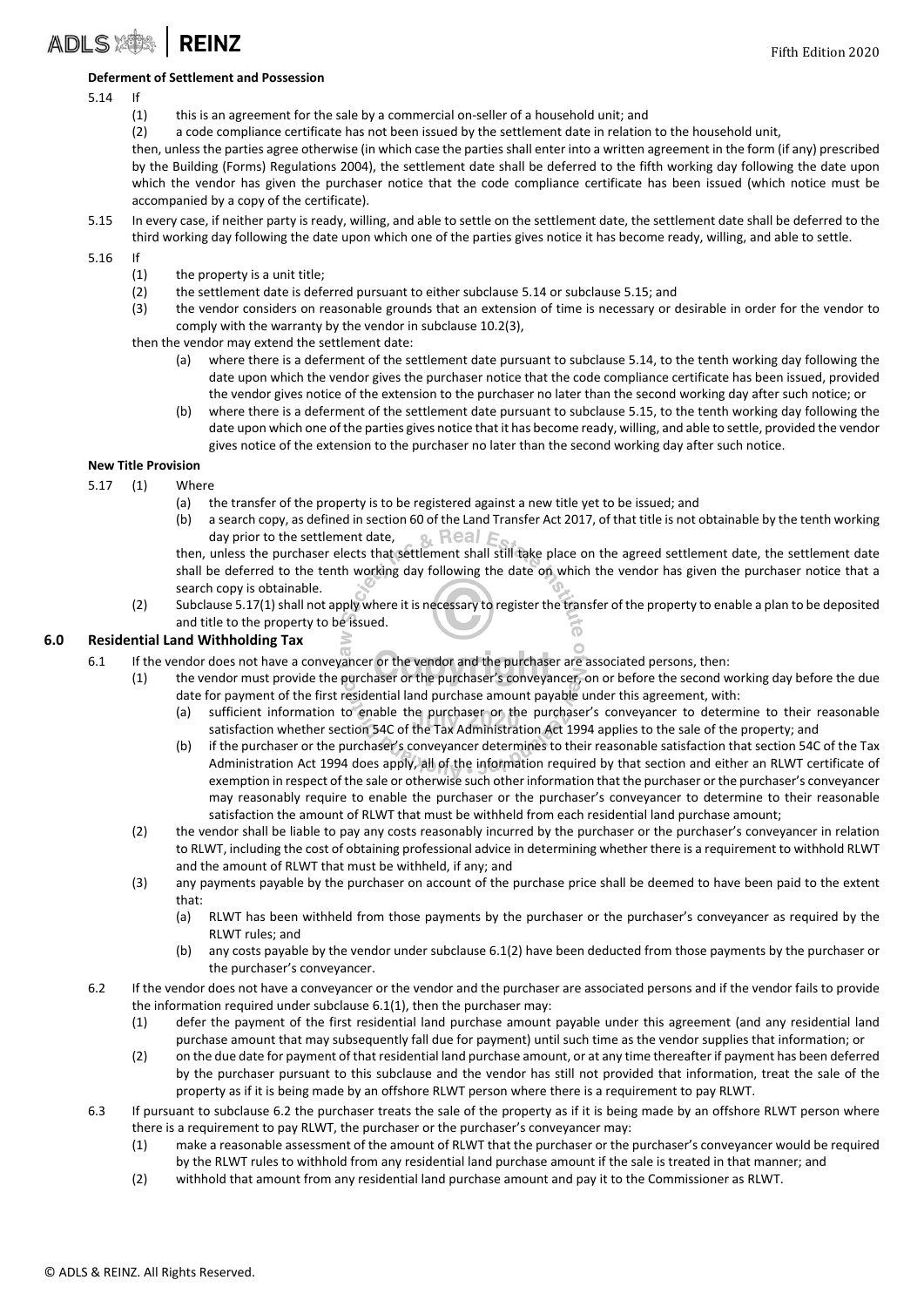## ADLS X | REINZ

- 6.4 Any amount withheld by the purchaser or the purchaser's conveyancer pursuant to subclause 6.3 shall be treated as RLWT that the purchaser or the purchaser's conveyancer is required by the RLWT rules to withhold.
- 6.5 The purchaser or the purchaser's conveyancer shall give notice to the vendor a reasonable time before payment of any sum due to be paid on account of the purchase price of:
	- (1) the costs payable by the vendor under subclause 6.1(2) that the purchaser or the purchaser's conveyancer intends to deduct; and
	- (2) the amount of RLWT that the purchaser or the purchaser's conveyancer intends to withhold.

### **7.0 Risk and insurance**

- 7.1 The property and chattels shall remain at the risk of the vendor until possession is given and taken.
- 7.2 If, prior to the giving and taking of possession, the property is destroyed or damaged, and such destruction or damage has not been made good by the settlement date, then the following provisions shall apply:
	- (1) if the destruction or damage has been sufficient to render the property untenantable and it is untenantable on the settlement date, the purchaser may:
		- (a) complete the purchase at the purchase price, less a sum equal to any insurance moneys received or receivable by or on behalf of the vendor in respect of such destruction or damage, provided that no reduction shall be made to the purchase price if the vendor's insurance company has agreed to reinstate for the benefit of the purchaser to the extent of the vendor's insurance cover; or
		- (b) cancel this agreement by serving notice on the vendor in which case the vendor shall return to the purchaser immediately the deposit and any other moneys paid by the purchaser, and neither party shall have any right or claim against the other arising from this agreement or its cancellation;
	- (2) if the property is not untenantable on the settlement date, the purchaser shall complete the purchase at the purchase price less a sum equal to the amount of the diminution in value of the property which, to the extent that the destruction or damage to the property can be made good, shall be deemed to be equivalent to the reasonable cost of reinstatement or repair;
	- (3) in the case of a property zoned for rural purposes under an operative District Plan, damage to the property shall be deemed to have rendered the property untenantable where the diminution in value exceeds an amount equal to 20% of the purchase price; and
	- (4) if the amount of the diminution in value is disputed, the parties shall follow the same procedure as that set out in subclause 11.8 for when an amount of compensation is disputed. 11.8 for when an amount of compensation is disputed.
- 7.3 The purchaser shall not be required to take over any insurance policies held by the vendor.

### **8.0 Title, boundaries and requisitions**

- 8.1 The vendor shall not be bound to point out the boundaries of the property except that on the sale of a vacant residential lot which is not limited as to parcels the vendor shall ensure that all boundary markers required by the Cadastral Survey Act 2002 and any related rules and regulations to identify the boundaries of the property are present in their correct positions at the settlement date.
- 8.2 The purchaser is deemed to have accepted the vendor's title to the property and the purchaser may not make any requisitions or objections as to title.
- 8.3 The vendor shall not be liable to pay for or contribute towards the expense of erection or maintenance of any fence between the property and any contiguous land of the vendor but this proviso shall not enure for the benefit of any subsequent purchaser of the contiguous land; and the vendor shall be entitled to require the inclusion of a fencing covenant to this effect in any transfer of the property. Iuc.vucklay

### **9.0 Vendor's warranties and undertakings**

- 9.1 The vendor warrants and undertakes that at the date of this agreement, the vendor has not:
	- (1) received any notice or demand and has no knowledge of any requisition or outstanding requirement:
		- (a) from any local or government authority or other statutory body; or
		- (b) under the Resource Management Act 1991; or
		- (c) from any tenant of the property; or
		- (d) from any other party; or
	- (2) given any consent or waiver,

which directly or indirectly affects the property and which has not been disclosed in writing to the purchaser.

- 9.2 The vendor warrants and undertakes that at the date of this agreement the vendor has no knowledge or notice of any fact which might result in proceedings being instituted by or against the vendor or the purchaser in respect of the property.
- 9.3 The vendor warrants and undertakes that at settlement:
	- (1) The chattels included in the sale listed in Schedule 2 and all plant, equipment, systems or devices which provide any services or amenities to the property, including, without limitation, security, heating, cooling, or air-conditioning, are delivered to the purchaser in reasonable working order, but in all other respects in their state of repair as at the date of this agreement (fair wear and tear excepted) but failure to do so shall only create a right of compensation.
	- (2) All electrical and other installations on the property are free of any charge whatsoever and all chattels included in the sale are the unencumbered property of the vendor.
	- (3) There are no arrears of rates, water rates or charges outstanding on the property and where the property is subject to a targeted rate that has been imposed as a means of repayment of any loan, subsidy or other financial assistance made available by or through the local authority, the amount required to remove the imposition of that targeted rate has been paid.
	- (4) Where an allowance has been made by the vendor in the settlement statement for incomings receivable, the settlement statement correctly records those allowances including, in particular, the dates up to which the allowances have been made.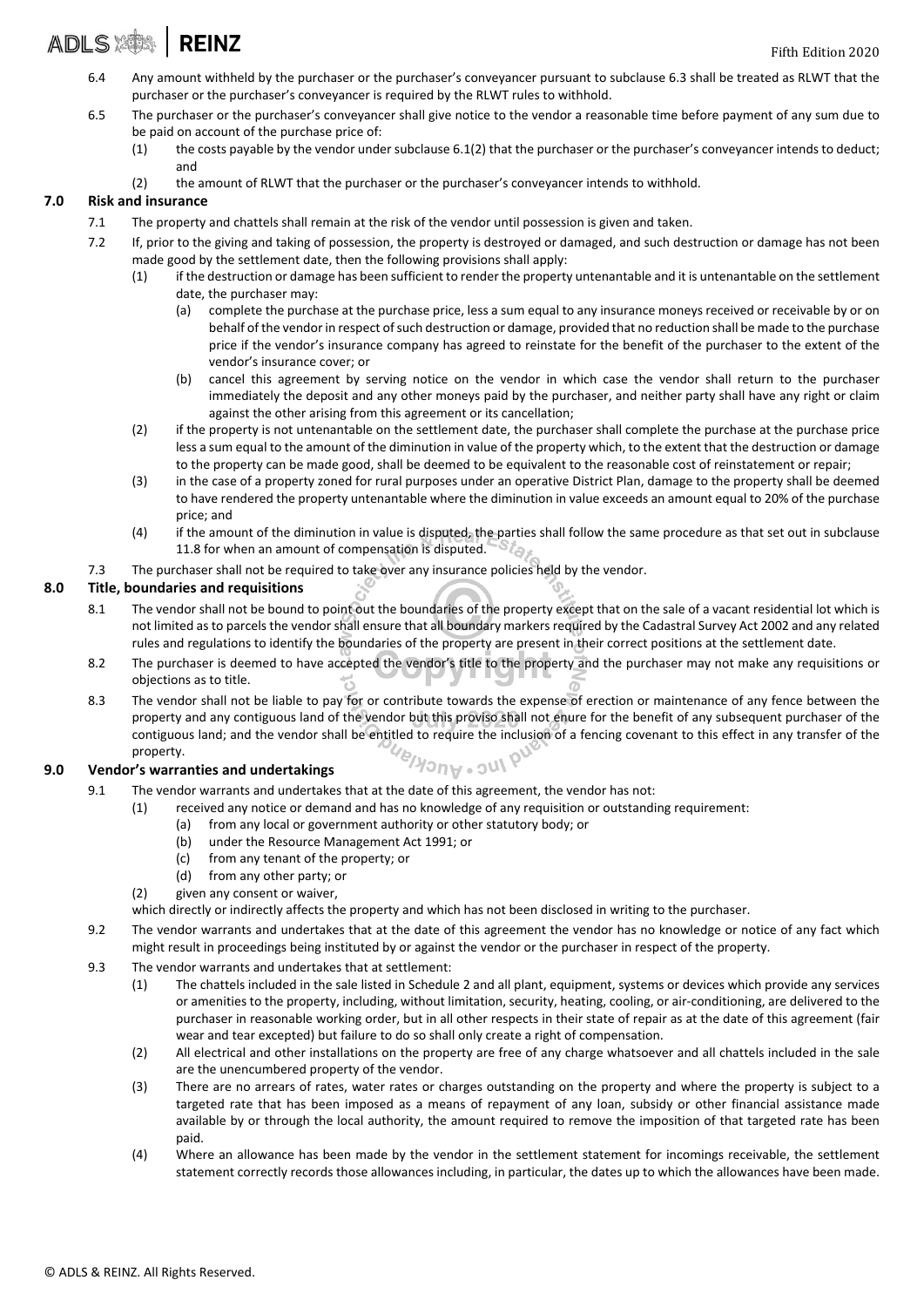### **ADLS SAM REINZ**

- (5) Where the vendor has done or caused or permitted to be done on the property any works:
	- (a) any permit, resource consent, or building consent required by law was obtained; and
	- (b) to the vendor's knowledge, the works were completed in compliance with those permits or consents; and
	- (c) where appropriate, a code compliance certificate was issued for those works.
- (6) Where under the Building Act, any building on the property sold requires a compliance schedule:
	- (a) the vendor has fully complied with any requirements specified in any compliance schedule issued by a territorial authority under the Building Act in respect of the building;
	- (b) the building has a current building warrant of fitness; and
	- (c) the vendor is not aware of any reason, that the vendor has not disclosed in writing to the purchaser, which would prevent a building warrant of fitness from being supplied to the territorial authority when the building warrant of fitness is next due.
- (7) Since the date of this agreement, the vendor has not given any consent or waiver which directly or indirectly affects the property.
- (8) Any notice or demand received by the vendor, which directly or indirectly affects the property, after the date of this agreement:
	- (a) from any local or government authority or other statutory body; or
	- (b) under the Resource Management Act 1991; or
	- (c) from any tenant of the property; or
	- (d) from any other party,

has been delivered forthwith by the vendor to either the purchaser or the purchaser's lawyer, unless the vendor has paid or complied with such notice or demand. If the vendor fails to so deliver or pay the notice or demand, the vendor shall be liable for any penalty incurred.

- 9.4 If the property is or includes part only of a building, the warranty and undertaking in subclause 9.3(6) does not apply. Instead the vendor warrants and undertakes at the date of this agreement that, where under the Building Act the building of which the property forms part requires a compliance schedule:
	- (1) to the vendor's knowledge, there has been full compliance with any requirements specified in any compliance schedule issued by a territorial authority under the Building Act in respect of the building;
	- (2) the building has a current building warrant of fitness; and
	- (3) the vendor is not aware of any reason, that the vendor has not disclosed in writing to the purchaser, which would prevent a building warrant of fitness from being supplied to the territorial authority when the building warrant of fitness is next due.
- 9.5 The vendor warrants and undertakes that on or immediately after settlement:
	- (1) If the water and wastewater charges are determined by meter, the vendor will have the water meter read and will pay the amount of the charge payable pursuant to that reading; but if the water supplier will not make special readings, the water and wastewater charges shall be apportioned.  $\circ$
	- (2) Any outgoings included in the settlement statement are paid in accordance with the settlement statement and, where applicable, to the dates shown in the settlement statement, or will be so paid immediately after settlement.
	- (3) The vendor will give notice of sale in accordance with the Local Government (Rating) Act 2002 to the territorial authority and regional council in whose district the land is situated and will also give notice of the sale to every other authority that makes and levies rates or charges on the land and to the supplier of water.
	- (4) Where the property is a unit title, the vendor will notify the body corporate in writing of the transfer of the property and the **MOUA** . Onl name and address of the purchaser.

#### **10.0 Unit title provisions**

- 10.1 If the property is a unit title, sections 144 to 153 of the Unit Titles Act require the vendor to provide to the purchaser a pre-contract disclosure statement, a pre-settlement disclosure statement and, if so requested by the purchaser, an additional disclosure statement.
- 10.2 If the property is a unit title, the vendor warrants and undertakes as follows:
	- (1) The information in the pre-contract disclosure statement provided to the purchaser was complete and correct.
	- (2) Apart from regular periodic contributions, no contributions have been levied or proposed by the body corporate that have not been disclosed in writing to the purchaser.
	- (3) Not less than five working days before the settlement date, the vendor will provide:
		- (a) a certificate of insurance for all insurances effected by the body corporate under the provisions of section 135 of the Unit Titles Act; and
			- (b) a pre-settlement disclosure statement from the vendor, certified correct by the body corporate, under section 147 of the Unit Titles Act. Any periodic contributions to the operating account shown in that pre-settlement disclosure statement shall be apportioned. There shall be no apportionment of contributions to any long-term maintenance fund, contingency fund or capital improvement fund.
	- (4) There are no other amounts owing by the owner under any provision of the Unit Titles Act.
	- (5) There are no unsatisfied judgments against the body corporate and no proceedings have been instituted against or by the body corporate.
	- (6) No order or declaration has been made by any Court against the body corporate or the owner under any provision of the Unit Titles Act.
	- (7) The vendor has no knowledge or notice of any fact which might result in:
		- (a) the owner or the purchaser incurring any other liability under any provision of the Unit Titles Act; or
			- (b) any proceedings being instituted by or against the body corporate; or
		- (c) any order or declaration being sought against the body corporate or the owner under any provision of the Unit Titles Act.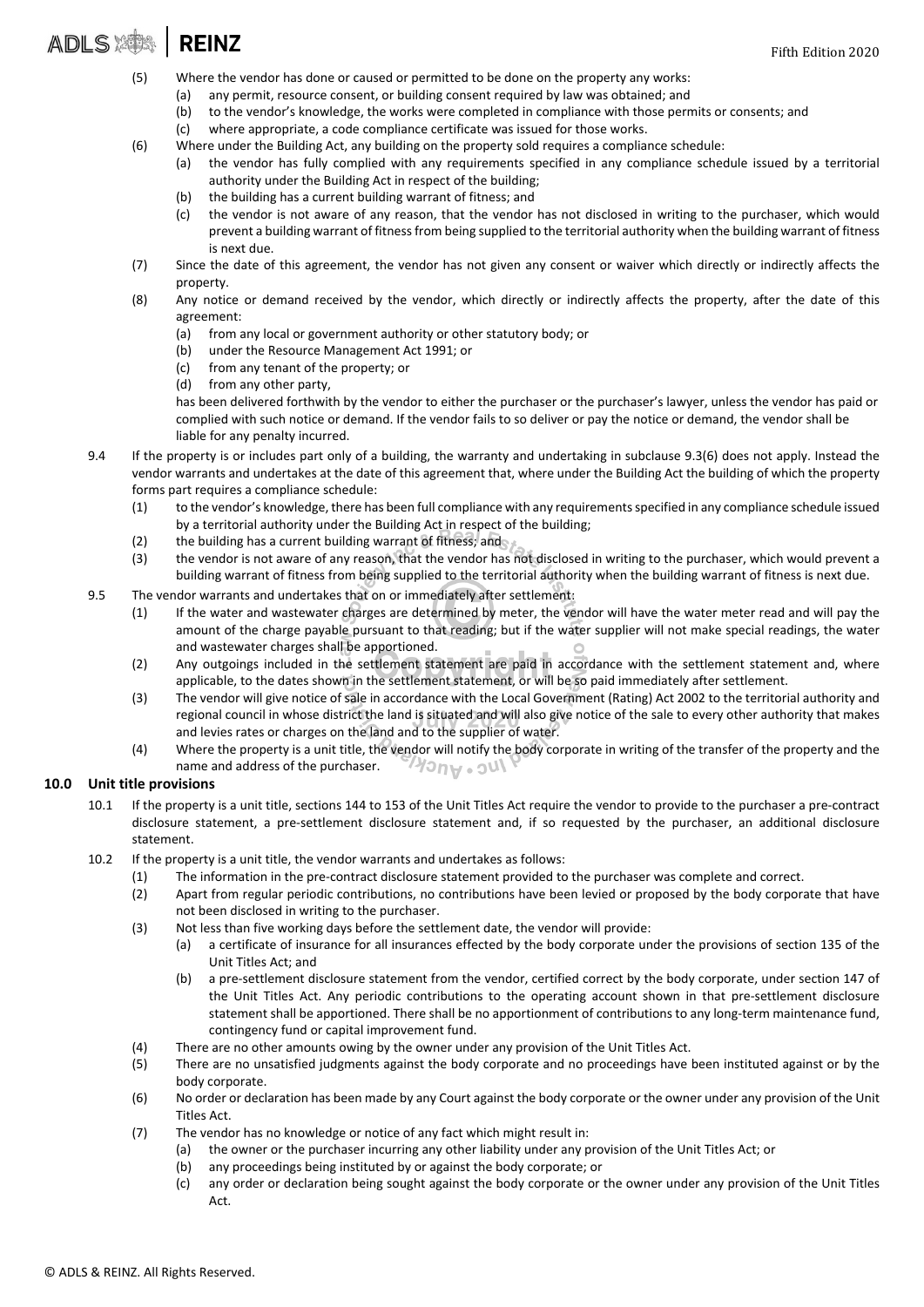#### **ADLS XON REINZ**

- (8) The vendor is not aware of proposals to pass any body corporate resolution relating to its rules nor are there any unregistered changes to the body corporate rules which have not been disclosed in writing to the purchaser.
- (9) No lease, licence, easement, or special privilege has been granted by the body corporate in respect of any part of the common property which has not been disclosed in writing to the purchaser.
- (10) No resolution has been passed and no application has been made and the vendor has no knowledge of any proposal for:
	- (a) the transfer of the whole or any part of the common property;
	- (b) the addition of any land to the common property;
	- (c) the cancellation of the unit plan; or
	- (d) the deposit of an amendment to the unit plan, a redevelopment plan, or a new unit plan in substitution for the existing unit plan,
	- which has not been disclosed in writing to the purchaser.
- (11) As at settlement, all contributions and other moneys payable by the vendor to the body corporate have been paid in full.
- 10.3 If the property is a unit title and if the vendor does not provide the certificates of insurance and the pre-settlement disclosure statement under section 147 of the Unit Titles Act in accordance with the requirements of subclause 10.2(3), then in addition to the purchaser's rights under sections 149 and 150 of the Unit Titles Act, the purchaser may:
	- (1) postpone the settlement date until the fifth working day following the date on which that information is provided to the purchaser; or
	- (2) elect that settlement shall still take place on the settlement date.
- 10.4 If the property is a unit title, each party specifies that:
	- (1) any email address of that party's lawyer provided on the back page of this agreement, or notified subsequently in writing by that party's lawyer, shall be an address for service for that party for the purposes of section 205(1)(d) of the Unit Titles Act; and
	- (2) if that party is absent from New Zealand, that party's lawyer shall be that party's agent in New Zealand for the purposes of section 205(2) of the Unit Titles Act.
- 10.5 If the property is a unit title, any costs owing by the purchaser to the vendor pursuant to section 148(5) of the Unit Titles Act for providing an additional disclosure statement shall be included in the moneys payable by the purchaser on settlement pursuant to subclause 5.8(1). Such costs may be deducted from the deposit if the purchaser becomes entitled to a refund of the deposit upon cancellation or avoidance of this agreement.

#### **11.0 Claims for compensation**

11.1 If the purchaser has not purported to cancel this agreement, the breach by the vendor of any term of this agreement does not defer the purchaser's obligation to settle, but that obligation is subject to the provisions of this clause 11.0.

6

- 11.2 The provisions of this clause apply if:  $\heartsuit$ 
	- (1) the purchaser claims a right to compensation for:
		- (a) a breach of any term of this agreement; or
		- (b) a misrepresentation; or
		- (c) a breach of section 9 or section 14 of the Fair Trading Act 1986; or
		- (d) an equitable set-off, or
	- (2) there is a dispute between the parties regarding any amounts payable:
		- (a) under subclause 5.12 or subclause 5.13; or
		- (b) under subclause 7.2.
- 11.3 To make a claim under this clause 11.0:
	- (1) the claimant must serve notice of the claim on the other party on or before the last working day prior to the settlement date (except for claims made after the settlement date for amounts payable under subclause 5.12 or subclause 5.13, in respect of which the claimant may serve notice of the claim on the other party at any time after a dispute arises over those amounts); and
	- (2) the notice must:
		- (a) state the particular breach of the terms of the agreement, or the claim under subclause 5.12, subclause 5.13 or subclause 7.2, or for misrepresentation, or for breach of section 9 or section 14 of the Fair Trading Act 1986, or for an equitable set-off; and
		- (b) state a genuine pre-estimate of the loss suffered by the claimant; and
		- (c) be particularised and quantified to the extent reasonably possible as at the date of the notice.

 $70n$ woul

- 11.4 If the claimant is unable to give notice under subclause 11.3 in respect of claims under subclause 11.2(1) or subclause 11.2(2)(b) by the settlement date by reason of the conduct or omission of the other party, the notice may be served on or before the working day immediately preceding the last working day on which settlement must take place under a settlement notice served by either party under subclause 12.1.
- 11.5 If the amount of compensation is agreed, it shall be deducted from or added to the amount to be paid by the purchaser on settlement.
- 11.6 If the purchaser makes a claim for compensation under subclause 11.2(1) but the vendor disputes the purchaser's right to make that claim, then:
	- (1) the vendor must give notice to the purchaser within three working days after service of the purchaser's notice under subclause 11.3, time being of the essence; and
	- (2) the purchaser's right to make the claim shall be determined by an experienced property lawyer or an experienced litigator appointed by the parties. If the parties cannot agree on the appointee, the appointment shall be made on the application of either party by the president for the time being of the New Zealand Law Society. The appointee's costs shall be met by the party against whom the determination is made.
- 11.7 If the purchaser makes a claim for compensation under subclause 11.2(1) and the vendor fails to give notice to the purchaser pursuant to clause 11.6, the vendor is deemed to have accepted that the purchaser has a right to make that claim.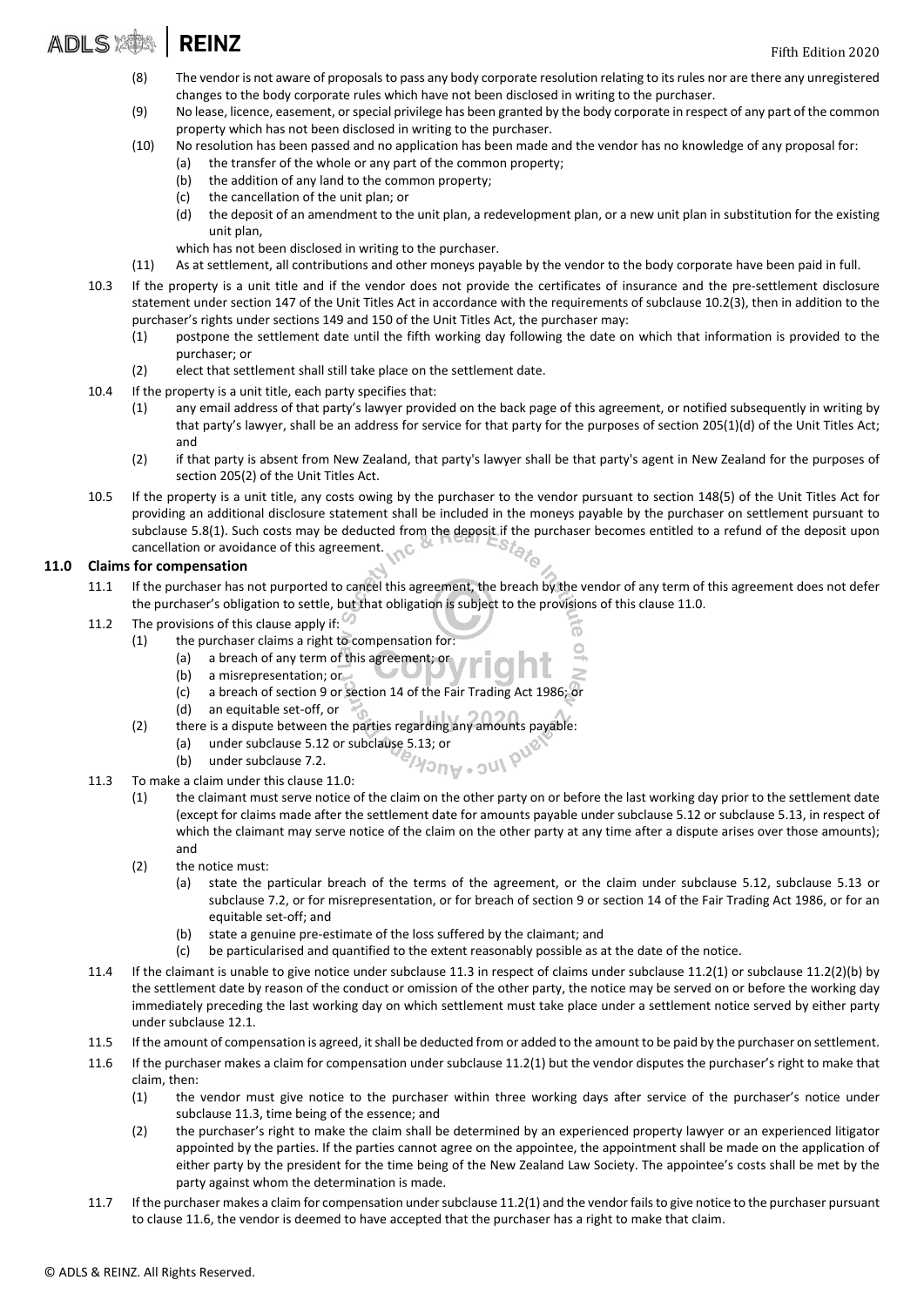## ADLS **2004** REINZ

- 11.8 If it is accepted, or determined under subclause 11.6, that the purchaser has a right to claim compensation under subclause 11.2(1) but the amount of compensation claimed is disputed, or if the claim is made under subclause 11.2(2) and the amount of compensation claimed is disputed, then:
	- (1) an interim amount shall be paid on settlement by the party required to a stakeholder until the amount of the claim is determined;
	- (2) if the parties cannot agree on a stakeholder, the interim amount shall be paid to a stakeholder nominated on the application of either party by the president for the time being of the New Zealand Law Society;
	- (3) the interim amount must be a reasonable sum having regard to all of the circumstances, except that where the claim is under subclause 5.13 the interim amount shall be the lower of the amount claimed, or an amount equivalent to interest at the interest rate for late settlement for the relevant default period on such portion of the purchase price (including any deposit) as is payable under this agreement on or by the settlement date;
	- (4) if the parties cannot agree on the interim amount, the interim amount shall be determined by an experienced property lawyer, an experienced litigator, or, where the claim for compensation is made under subclause 7.2, an experienced registered valuer or quantity surveyor appointed by the parties. The appointee's costs shall be met equally by the parties. If the parties cannot agree on the appointee, the appointment shall be made on the application of either party by the president for the time being of the New Zealand Law Society;
	- (5) the amount of the claim determined to be payable shall not be limited by the interim amount;
	- (6) the stakeholder shall lodge the interim amount on an interest-bearing call deposit with a bank registered under the Reserve Bank of New Zealand Act 1989 in the joint names of the vendor and the purchaser;
	- (7) the interest earned on the interim amount net of any withholding tax and any bank or legal administration fees and commission charges shall follow the destination of the interim amount;
	- (8) apart from the net interest earned on the interim amount, no interest shall be payable by either party to the other in respect of the claim for compensation once the amount of the claim has been determined, provided that if the amount determined is in excess of the interim amount, the party liable to make payment of that excess shall pay interest to the other party at the interest rate for late settlement on the amount of that excess if it is not paid on or before the third working day after the date of notification of the determination, computed from the date of such notification until payment.
- 11.9 Where a determination has to be made under subclause 11.6(2) or subclause 11.8(4) and the settlement date will have passed before the determination is made, the settlement date shall be deferred to the second working day following the date of notification to both parties of the determination. Where a determination has to be made under both of these subclauses, the settlement date shall be deferred to the second working day following the date on which notification to both parties has been made of both determinations.
- 11.10 The procedures prescribed in subclauses 11.1 to 11.9 shall not prevent either party from taking proceedings for specific performance of the contract.
- 11.11 A determination under subclause 11.6 that the purchaser does not have a right to claim compensation under subclause 11.2(1) shall not prevent the purchaser from pursuing that claim following settlement.
- 11.12 Where a determination is made by a person appointed under either subclause 11.6 or subclause 11.8, that person shall not be liable to either party for any costs or losses that either party may claim to have suffered in respect of the determination.

### **12.0 Notice to complete and remedies on default**

- 12.1 (1) If the sale is not settled on the settlement date, either party may at any time thereafter serve on the other party a settlement notice. Æ
	- (2) The settlement notice shall be effective only if the party serving it is at the time of service either in all material respects ready, able, and willing to proceed to settle in accordance with clauses 5.0 and 11.0 or is not so ready, able, and willing to settle only by reason of the default or omission of the other party.
	- (3) If the purchaser is in possession, the vendor's right to cancel this agreement will be subject to sections 28 to 36 of the Property Law Act 2007 and the settlement notice may incorporate or be given with a notice under section 28 of that Act complying with section 29 of that Act.
- 12.2 Subject to subclause 12.1(3), upon service of the settlement notice the party on whom the notice is served shall settle:
	- (1) on or before the twelfth working day after the date of service of the notice; or
	- (2) on the first working day after the 13th day of January if the period of twelve working days expires during the period commencing on the 6th day of January and ending on the 13th day of January, both days inclusive,
	- time being of the essence, but without prejudice to any intermediate right of cancellation by either party.
- 12.3 (1) If this agreement provides for the payment of the purchase price by instalments and the purchaser fails duly and punctually to pay any instalment on or within one month from the date on which it fell due for payment then, whether or not the purchaser is in possession, the vendor may immediately give notice to the purchaser calling up the unpaid balance of the purchase price, which shall upon service of the notice fall immediately due and payable.
	- (2) The date of service of the notice under this subclause shall be deemed the settlement date for the purposes of subclause 12.1.
	- (3) The vendor may give a settlement notice with a notice under this subclause.
	- (4) For the purpose of this subclause a deposit is not an instalment.
- 12.4 If the purchaser does not comply with the terms of the settlement notice served by the vendor then, subject to subclause 12.1(3):
	- (1) Without prejudice to any other rights or remedies available to the vendor at law or in equity, the vendor may:
		- (a) sue the purchaser for specific performance; or
		- (b) cancel this agreement by notice and pursue either or both of the following remedies, namely:
			- (i) forfeit and retain for the vendor's own benefit the deposit paid by the purchaser, but not exceeding in all 10% of the purchase price; and/or
			- (ii) sue the purchaser for damages.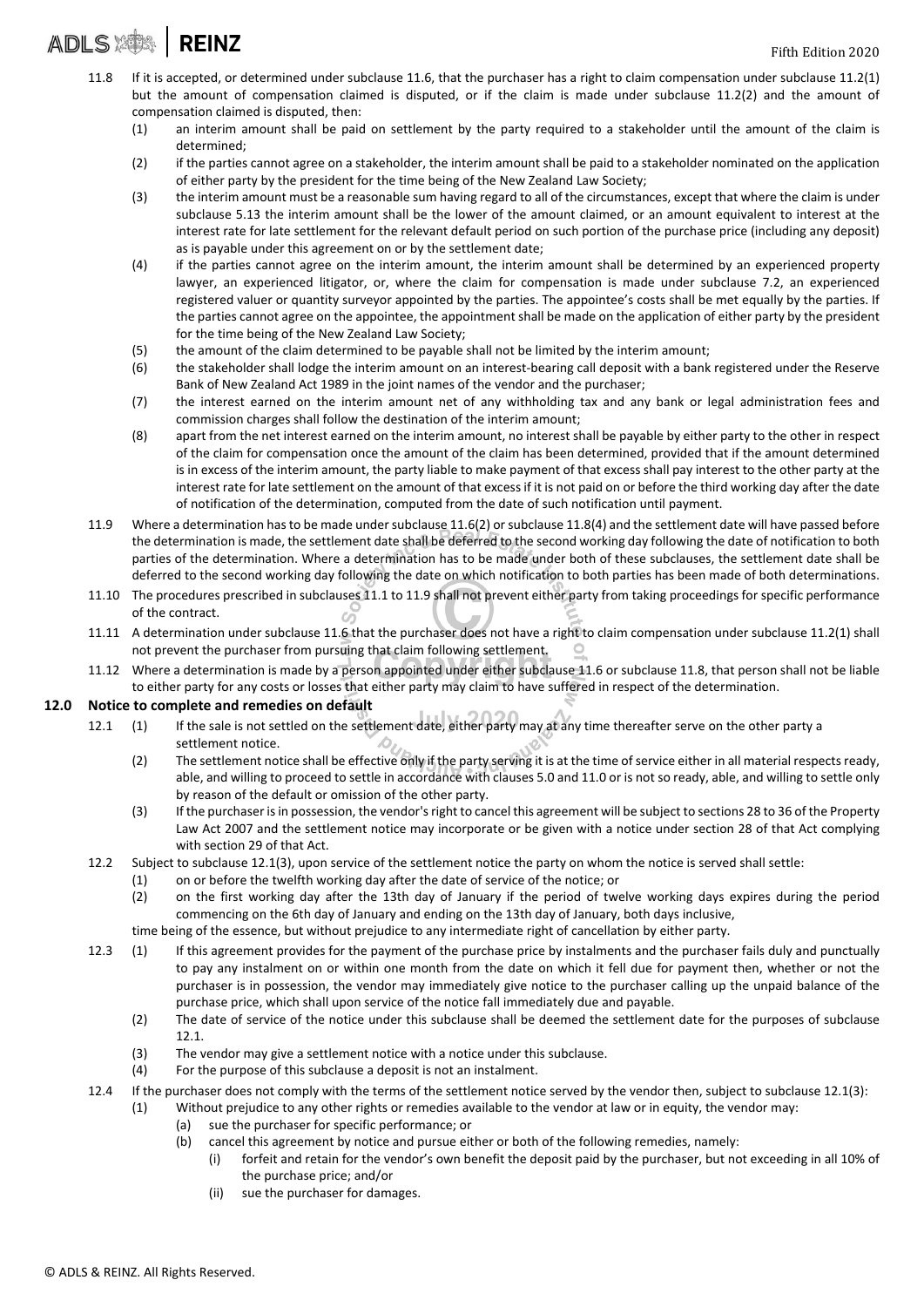**ADLS XAX**  $|$  REINZ

- (2) Where the vendor is entitled to cancel this agreement, the entry by the vendor into a conditional or unconditional agreement for the resale of the property or any part thereof shall take effect as a cancellation of this agreement by the vendor if this agreement has not previously been cancelled and such resale shall be deemed to have occurred after cancellation.
- (3) The damages claimable by the vendor under subclause 12.4(1)(b)(ii) shall include all damages claimable at common law or in equity and shall also include (but shall not be limited to) any loss incurred by the vendor on any bona fide resale contracted within one year from the date by which the purchaser should have settled in compliance with the settlement notice. The amount of that loss may include:
	- (a) interest on the unpaid portion of the purchase price at the interest rate for late settlement from the settlement date to the settlement of such resale; and
	- (b) all costs and expenses reasonably incurred in any resale or attempted resale; and
	- (c) all outgoings (other than interest) on or maintenance expenses in respect of the property from the settlement date to the settlement of such resale.
- (4) Any surplus money arising from a resale shall be retained by the vendor.
- 12.5 If the vendor does not comply with the terms of a settlement notice served by the purchaser, then, without prejudice to any other rights or remedies available to the purchaser at law or in equity the purchaser may:
	- (1) sue the vendor for specific performance; or
	- (2) cancel this agreement by notice and require the vendor forthwith to repay to the purchaser any deposit and any other money paid on account of the purchase price and interest on such sum(s) at the interest rate for late settlement from the date or dates of payment by the purchaser until repayment.
- 12.6 The party serving a settlement notice may extend the term of the notice for one or more specifically stated periods of time and thereupon the term of the settlement notice shall be deemed to expire on the last day of the extended period or periods and it shall operate as though this clause stipulated the extended period(s) of notice in lieu of the period otherwise applicable; and time shall be of the essence accordingly. An extension may be given either before or after the expiry of the period of the notice.
- 12.7 Nothing in this clause shall preclude a party from suing for specific performance without serving a settlement notice.
- 12.8 A party who serves a settlement notice under this clause shall not be in breach of an essential term by reason only of that party's failure to be ready and able to settle upon the expiry of that notice

### **13.0 Non-merger**

- 13.1 The obligations and warranties of the parties in this agreement shall not merge with:
	- (1) the giving and taking of possession;
	- (2) settlement;
	- (3) the transfer of title to the property;
	- (4) delivery of the chattels (if any); or
	- (5) registration of the transfer of title to the property.

### **14.0 Goods and Services Tax**

- 14.1 If this agreement provides for the purchaser to pay (in addition to the purchase price stated without GST) any GST which is payable in respect of the supply made under this agreement, then:  $\bigcirc$ 
	- (1) the purchaser shall pay to the vendor the GST which is so payable in one sum on the GST date;
	- (2) where the GST date has not been inserted on the front page of this agreement the GST date shall be the settlement date;
	- (3) where any GST is not so paid to the vendor, the purchaser shall pay to the vendor:
		- (a) interest at the interest rate for late settlement on the amount of GST unpaid from the GST date until payment; and (b) any default GST;
	- (4) it shall not be a defence to a claim against the purchaser for payment to the vendor of any default GST that the vendor has failed to mitigate the vendor's damages by paying an amount of GST when it fell due under the GST Act; and
	- (5) any sum referred to in this clause is included in the moneys payable by the purchaser on settlement pursuant to subclause 5.8(1).
- 14.2 If the supply under this agreement is a taxable supply, the vendor will deliver a tax invoice to the purchaser on or before the GST date or such earlier date as the purchaser is entitled to delivery of an invoice under the GST Act.
- 14.3 (1) Without prejudice to the vendor's rights and remedies under subclause 14.1, where any GST is not paid to the vendor on or within one month of the GST date, then whether or not the purchaser is in possession, the vendor may immediately give notice to the purchaser calling up any unpaid balance of the purchase price, which shall upon service of the notice fall immediately due and payable.
	- (2) The date of service of the notice under this subclause shall be deemed the settlement date for the purposes of subclause 12.1.
	- (3) The vendor may give a settlement notice under subclause 12.1 with a notice under this subclause.

### **15.0 Zero-rating**

- 15.1 The vendor warrants that the statement on the front page regarding the vendor's GST registration status in respect of the supply under this agreement and any particulars stated by the vendor in Schedule 1 are correct at the date of this agreement and will remain correct at settlement.
- 15.2 The purchaser warrants that any particulars stated by the purchaser in Schedule 1 are correct at the date of this agreement.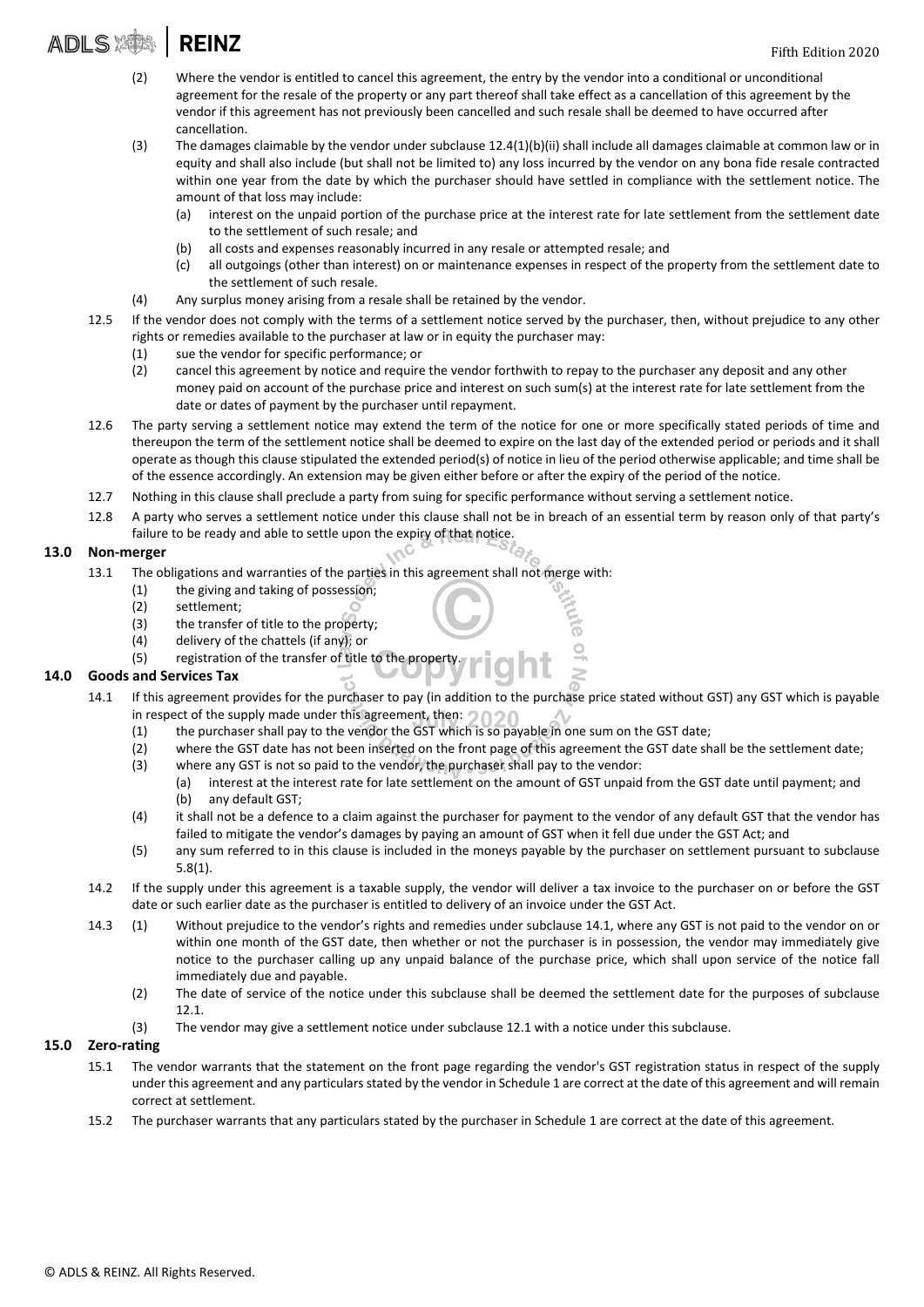### ADLS X | REINZ

- 15.3 Where the particulars stated on the front page and in Schedule 1 indicate that:
	- (1) the vendor is and/or will be at settlement a registered person in respect of the supply under this agreement;
	- (2) the recipient is and/or will be at settlement a registered person;
	- (3) the recipient intends at settlement to use the property for making taxable supplies; and
	- (4) the recipient does not intend at settlement to use the property as a principal place of residence by the recipient or a person associated with the recipient under section 2A(1)(c) of the GST Act,
	- GST will be chargeable on the supply under this agreement at 0% pursuant to section 11(1)(mb) of the GST Act.
- 15.4 If GST is chargeable on the supply under this agreement at 0% pursuant to section 11(1)(mb) of the GST Act, then on or before settlement the purchaser will provide the vendor with the recipient's name, address, and registration number if any of those details are not included in Schedule 1 or they have altered.
- 15.5 (1) If any of the particulars stated by the purchaser in Schedule 1:
	- (a) are incomplete; or
	- (b) alter between the date of this agreement and settlement,

the purchaser shall notify the vendor of the particulars which have not been completed and the altered particulars as soon as practicable before settlement.

- (2) The purchaser warrants that any added or altered particulars will be correct as at the date of the purchaser's notification.
- (3) If the GST treatment of the supply under this agreement should be altered as a result of the added or altered particulars, the vendor shall prepare and deliver to the purchaser or the purchaser's lawyer an amended settlement statement, if the vendor has already tendered a settlement statement, and a credit note or a debit note, as the case may be, if the vendor has already issued a tax invoice.
- 15.6 If
	- (1) the particulars in Schedule 1 state that part of the property is being used as a principal place of residence at the date of this agreement; and
	- (2) that part is still being so used at the time of the supply under this agreement,
	- then, the supply of that part will be a separate supply in accordance with section 5(15)(a) of the GST Act.<br>If
- 15.7 If
	- (1) the particulars stated in Schedule 1 indicate that the recipient intends to use part of the property as a principal place of residence by the recipient or a person associated with the recipient under section 2A(1)(c) of the GST Act; and

(2) that part is the same part as that being used as a principal place of residence at the time of the supply under this agreement, then the references in subclauses 15.3 and 15.4 to "the property" shall be deemed to mean the remainder of the property excluding that part and the references to "the supply under this agreement" shall be deemed to mean the supply under this agreement of that remainder.

- 15.8 If the particulars stated on the front page and in Schedule 1 indicate in terms of subclause 15.3 that GST will be chargeable on the supply under this agreement at 0% pursuant to section 11(1)(mb) of the GST Act, but any of the particulars stated by the purchaser in Schedule 1 should alter between the date of this agreement and settlement, such that GST no longer becomes chargeable on the supply at 0%, then: July 2020
	- (1) the purchase price shall be plus GST (if any), even if it has been expressed as being inclusive of GST (if any) in the Memorandum of Contract; and
	- (2) if the vendor has already had to account to the Inland Revenue Department for the GST which is payable in respect of the supply under this agreement and did so on the basis that in accordance with subclause 15.3 the GST would be chargeable at 0%, the purchaser shall pay GST and any default GST to the vendor immediately upon demand served on the purchaser by the vendor (and where any GST or default GST is not so paid to the vendor, the purchaser shall pay to the vendor interest at the interest for late settlement on the amount unpaid from the date of service of the vendor's demand until payment).

### **16.0 Supply of a going concern**

- 16.1 If there is a supply under this agreement to which section 11(1)(mb) of the GST Act does not apply but which comprises the supply of a taxable activity that is a going concern at the time of the supply, then, unless otherwise expressly stated in this agreement:
	- (1) each party warrants that it is a registered person or will be so by the date of the supply;
	- (2) each party agrees to provide the other party by the date of the supply with proof of its registration for GST purposes;
	- (3) the parties agree that they intend that the supply is of a taxable activity that is capable of being carried on as a going concern by the purchaser; and
	- (4) the parties agree that the supply made pursuant to this agreement is the supply of a going concern on which GST is chargeable at 0%.
- 16.2 If it subsequently transpires that GST is payable in respect of the supply and if this agreement provides for the purchaser to pay (in addition to the purchase price without GST) any GST which is payable in respect of the supply made under this agreement, then the provisions of clause 14.0 of this agreement shall apply.

### **17.0 Limitation of liability**

- 17.1 If any person enters into this agreement as trustee of a trust and if that person has no right to or interest in any assets of the trust, except in that person's capacity as a trustee of the trust, then that person's liability under this agreement will not be personal and unlimited but will be limited to the actual amount recoverable from the assets of the trust from time to time ("the limited amount").
- 17.2 If the right of that person to be indemnified from the trust assets has been lost or impaired, that person's liability will become personal but limited to the extent of that part of the limited amount which cannot be recovered from any other person.

### **18.0 OIA Consent not required**

18.1 The purchaser warrants that the purchaser does not require OIA Consent or that the purchaser has obtained OIA Consent.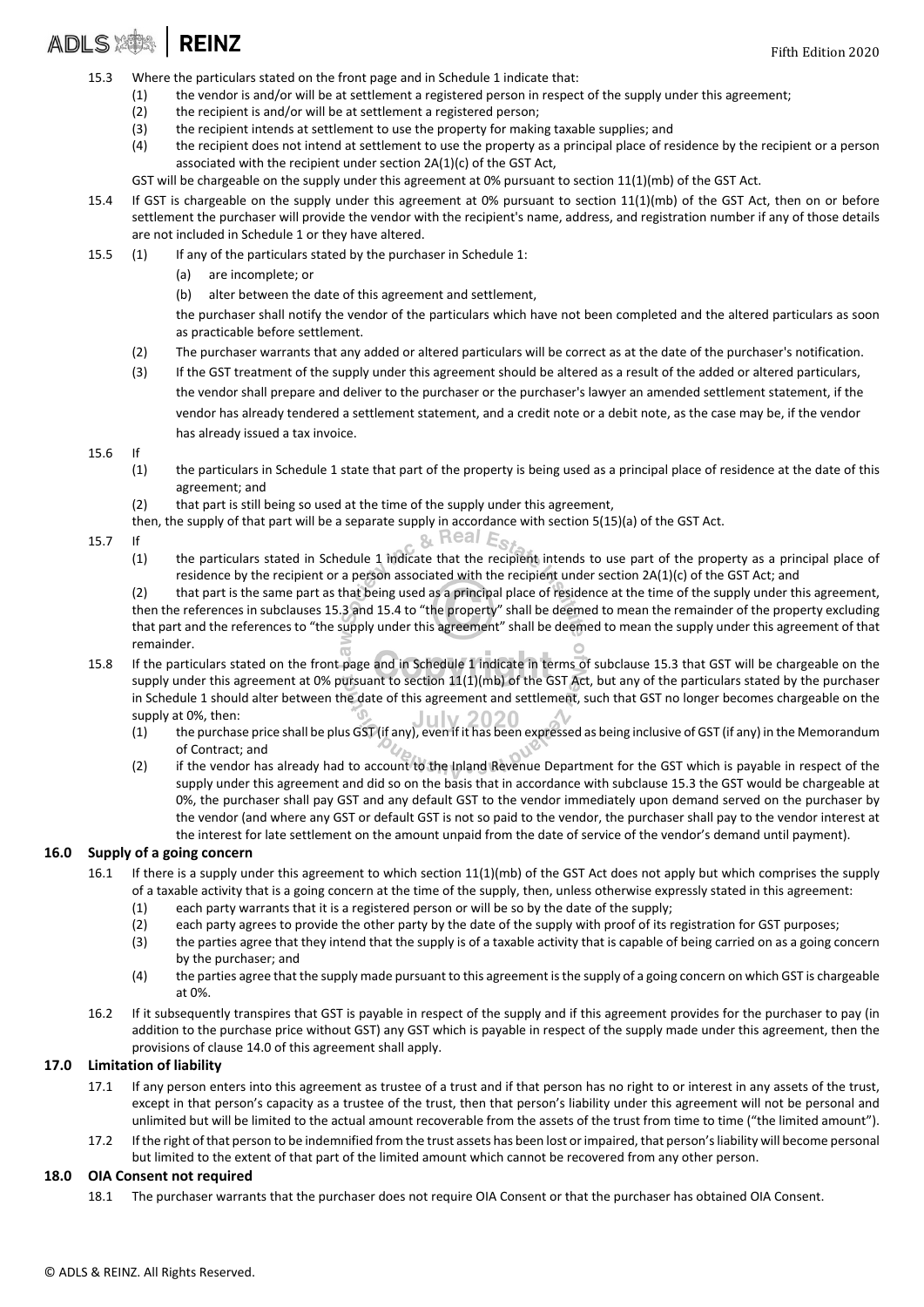### **ADLS REINZ**

### **19.0 Counterparts**

- 19.1 This agreement may be executed and delivered in any number of counterparts (including scanned and emailed PDF counterparts).
- 19.2 Each executed counterpart will be deemed an original and all executed counterparts together will constitute one (and the same) instrument.
- 19.3 This agreement shall not come into effect until each person required to sign has signed at least one counterpart and both vendor and purchaser have received a counterpart signed by each person required to sign.
- 19.4 If the parties cannot agree on the date of this agreement, and counterparts are signed on separate dates, the date of the agreement is the date on which the last counterpart was signed and delivered to all parties.

### **20.0 Agency**

- 20.1 If the name of a licensed real estate agent is recorded on this agreement, it is acknowledged that the sale evidenced by this agreement has been made through that agent whom the vendor has appointed as the vendor's agent according to an executed agency agreement.
- 20.2 The scope of the authority of the agent under subclause 20.1 does not extend to making an offer, counteroffer, or acceptance of a purchaser's offer or counteroffer on the vendor's behalf without the express authority of the vendor for that purpose. That authority, if given, should be recorded in the executed agency agreement.
- 20.3 The vendor shall be liable to pay the agent's charges including GST in accordance with the executed agency agreement.

#### **21.0 Collection of sales information**

- 21.1 Once this agreement has become unconditional in all respects, the agent may provide certain information relating to the sale to the Real Estate Institute of New Zealand Incorporated (REINZ).
- 21.2 This information will be stored on a secure password protected network under REINZ's control and may include (amongst other things) the sale price and the address of the property, but will not include the parties' names or other personal information under the Privacy Act 1993.
- 21.3 This information is collected, used and published for statistical, property appraisal and market analysis purposes, by REINZ, REINZ member agents and others.
- 21.4 Despite the above, if REINZ does come to hold any of the vendor or purchaser's personal information, that party has a right to access

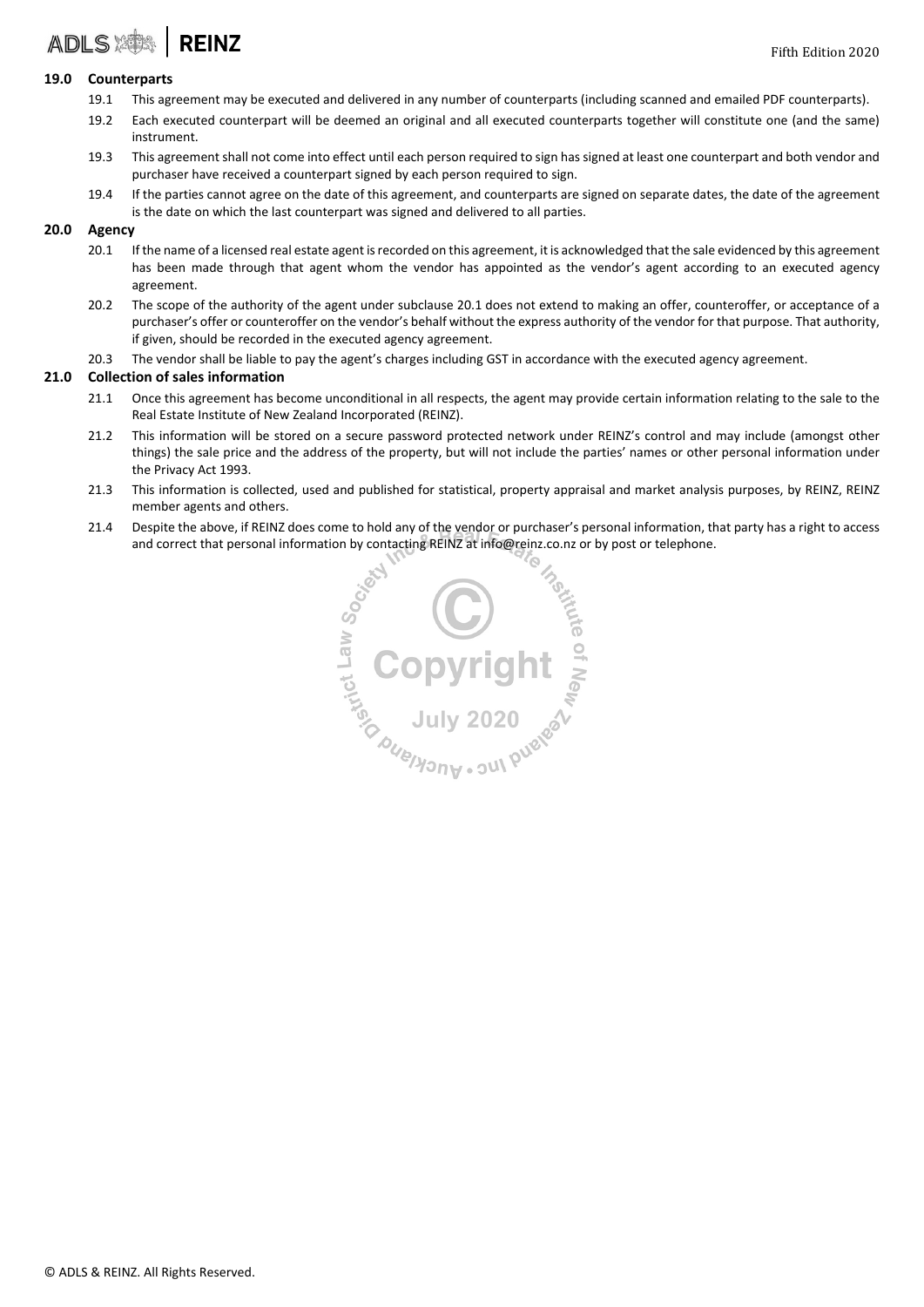### **FURTHER TERMS OF SALE**

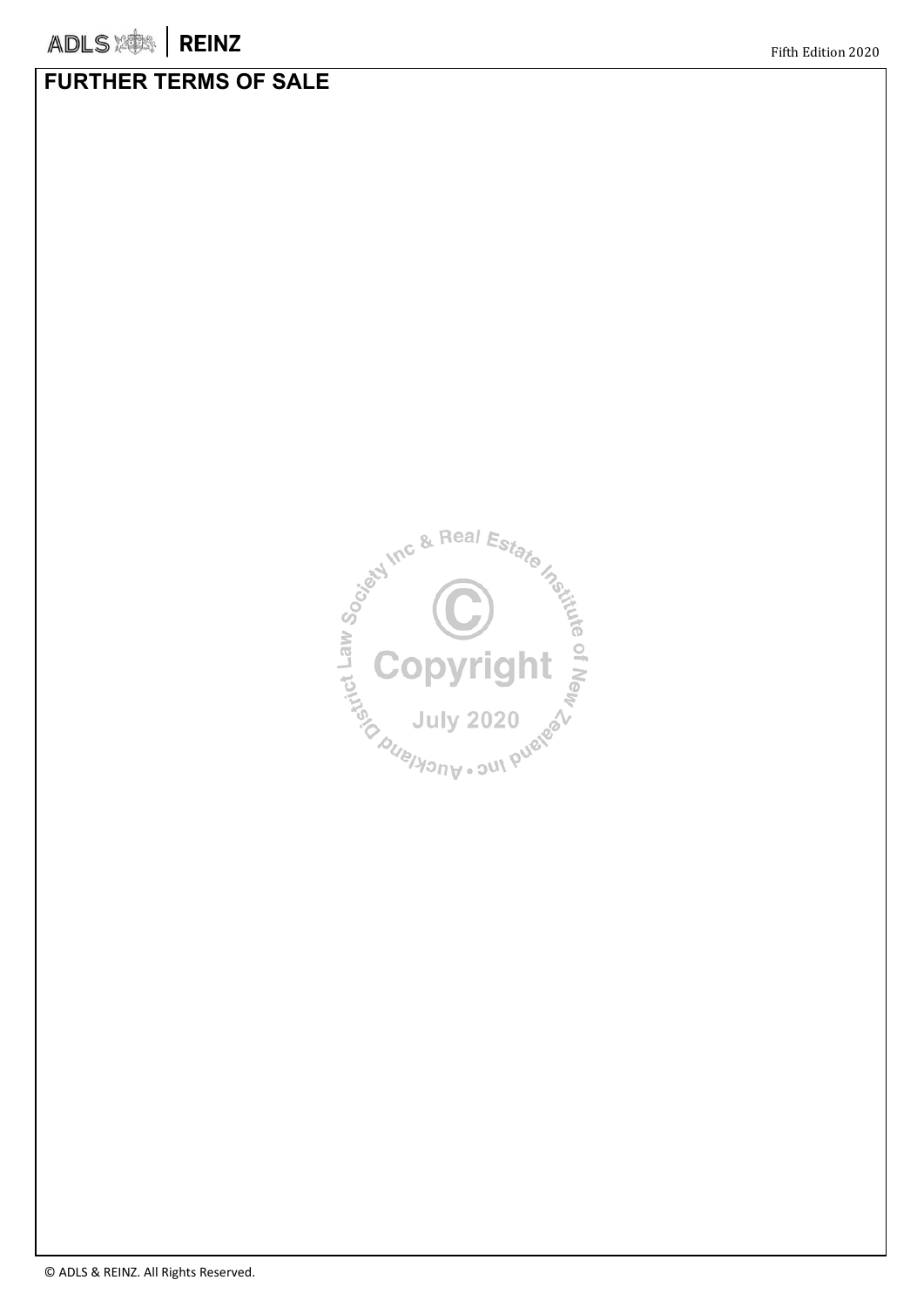Fifth Edition 2020

### **SCHEDULE 1**

### **(GST Information – see clause 15.0)**

This Schedule must be completed if the vendor has stated on the front page that the vendor is registered under the GST Act in respect of the transaction evidenced by this agreement and/or will be so registered at settlement. Otherwise there is no need to complete it.

|                                                                                                                                   | <b>Section 1 Vendor</b>                                                                                                                                                                                                                                                                                                         |        |  |  |  |  |  |
|-----------------------------------------------------------------------------------------------------------------------------------|---------------------------------------------------------------------------------------------------------------------------------------------------------------------------------------------------------------------------------------------------------------------------------------------------------------------------------|--------|--|--|--|--|--|
| 1(a)                                                                                                                              | The vendor's registration number (if already registered):                                                                                                                                                                                                                                                                       |        |  |  |  |  |  |
| 1(b)                                                                                                                              | Part of the property is being used as a principal place of residence at the date of this agreement.<br>(i)<br>That part is:<br>(ii)                                                                                                                                                                                             | Yes/No |  |  |  |  |  |
|                                                                                                                                   | (e.g. "the main farmhouse" or "the apartment above the shop")                                                                                                                                                                                                                                                                   | Yes/No |  |  |  |  |  |
|                                                                                                                                   | The supply of that part will be a taxable supply.<br>(iii)                                                                                                                                                                                                                                                                      | Yes/No |  |  |  |  |  |
| <b>Section 2 Purchaser</b>                                                                                                        |                                                                                                                                                                                                                                                                                                                                 |        |  |  |  |  |  |
| 2(a)                                                                                                                              | The purchaser is registered under the GST Act and/or will be so registered at settlement.                                                                                                                                                                                                                                       | Yes/No |  |  |  |  |  |
| 2(b)                                                                                                                              | The purchaser intends at settlement to use the property for making taxable supplies.                                                                                                                                                                                                                                            | Yes/No |  |  |  |  |  |
| If the answer to either or both of questions 2(a) and 2(b) is "No", go to question 2(e)                                           |                                                                                                                                                                                                                                                                                                                                 |        |  |  |  |  |  |
| 2(c)                                                                                                                              | The purchaser's details are as follows:<br>Full name:<br>(i)                                                                                                                                                                                                                                                                    |        |  |  |  |  |  |
|                                                                                                                                   | Address:<br>(ii)                                                                                                                                                                                                                                                                                                                |        |  |  |  |  |  |
|                                                                                                                                   | Registration number (if already registered):<br>(iii)                                                                                                                                                                                                                                                                           |        |  |  |  |  |  |
| 2(d)                                                                                                                              | The purchaser intends at settlement to use the property as a principal place of residence by the purchaser or by a person<br>associated with the purchaser under section 2A(1)(c) of the GST Act (connected by blood relationship, marriage, civil union,<br>de facto relationship or adoption).<br><b>OR</b>                   | Yes/No |  |  |  |  |  |
|                                                                                                                                   | The purchaser intends at settlement to use part of the property (and no other part) as a principal place of residence by the<br>purchaser or by a person associated with the purchaser under section 2A(1)(c) of the GST Act.<br>That part is:                                                                                  | Yes/No |  |  |  |  |  |
|                                                                                                                                   | (e.g. "the main farmhouse" or "the apartment above the shop"                                                                                                                                                                                                                                                                    |        |  |  |  |  |  |
| 2(e)                                                                                                                              | The purchaser intends to direct the vendor to transfer title to the property to another party ("nominee").                                                                                                                                                                                                                      | Yes/No |  |  |  |  |  |
| If the answer to question 2(e) is "Yes", then please continue. Otherwise, there is no need to complete this Schedule any further. |                                                                                                                                                                                                                                                                                                                                 |        |  |  |  |  |  |
|                                                                                                                                   | <b>Section 3 Nominee</b>                                                                                                                                                                                                                                                                                                        |        |  |  |  |  |  |
| 3(a)                                                                                                                              | The nominee is registered under the GST Act and/or is expected by the purchaser to be so registered at settlement.                                                                                                                                                                                                              | Yes/No |  |  |  |  |  |
| 3(b)                                                                                                                              | The purchaser expects the nominee at settlement to use the property for making taxable supplies.                                                                                                                                                                                                                                | Yes/No |  |  |  |  |  |
| If the answer to either or both of questions 3(a) and 3(b) is "No", there is no need to complete this Schedule any further.       |                                                                                                                                                                                                                                                                                                                                 |        |  |  |  |  |  |
| 3(c)                                                                                                                              | The nominee's details (if known to the purchaser) are as follows:<br>Full name:<br>(i)                                                                                                                                                                                                                                          |        |  |  |  |  |  |
|                                                                                                                                   | (ii) Address:                                                                                                                                                                                                                                                                                                                   |        |  |  |  |  |  |
|                                                                                                                                   | (iii) Registration number (if already registered):                                                                                                                                                                                                                                                                              |        |  |  |  |  |  |
| 3(d)                                                                                                                              | The purchaser expects the nominee to intend at settlement to use the property as a principal place of residence by the<br>nominee or by a person associated with the nominee under section 2A(1)(c) of the GST Act (connected by blood relationship,<br>marriage, civil union, de facto relationship or adoption).<br><b>OR</b> | Yes/No |  |  |  |  |  |
|                                                                                                                                   | The purchaser expects the nominee to intend at settlement to use part of the property (and no other part) as a principal place<br>of residence by the nominee or by a person associated with the nominee under section 2A(1)(c) of the GST Act.<br>That part is:                                                                | Yes/No |  |  |  |  |  |
|                                                                                                                                   | (e.g. "the main farmhouse" or "the apartment above the shop")                                                                                                                                                                                                                                                                   |        |  |  |  |  |  |

ADLS **ADLS**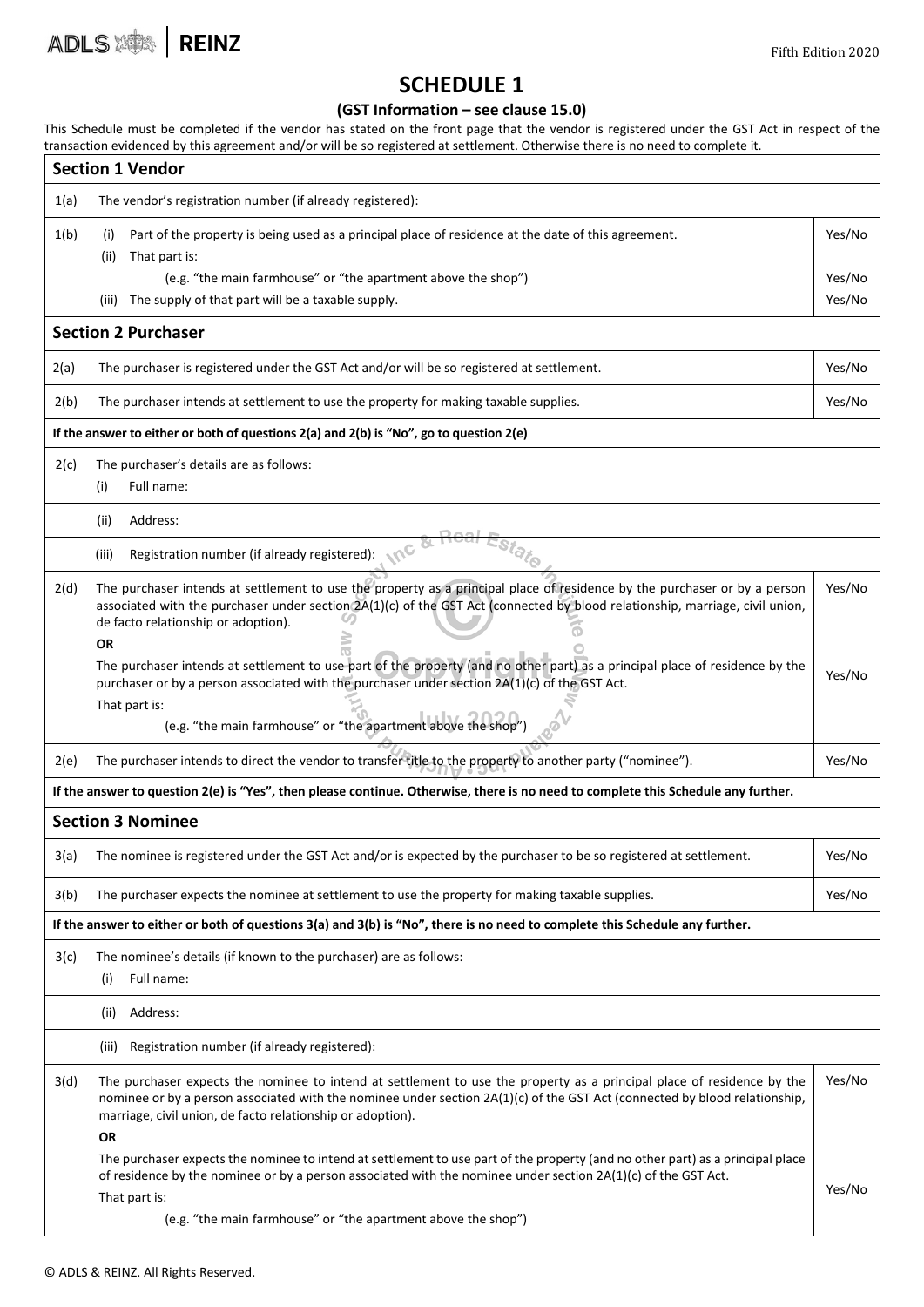## ADLS **SOLS** | REINZ

### **SCHEDULE 2**

**List all chattels included in the sale** (strike out or add as applicable)

**Dishwasher Kitchen waste disposal Light fittings Smoke detector(s)**

**Stove Rangehood Wall oven Cooktop Blinds Curtains Fixed floor coverings**

**Burglar alarm Heated towel rail(s) Heat pump(s) Garage door remote control(s)**

| <b>SCHEDULE 3</b>               |       |                                                 |        |  |  |  |  |
|---------------------------------|-------|-------------------------------------------------|--------|--|--|--|--|
| <b>Residential Tenancies</b>    |       |                                                 |        |  |  |  |  |
| Name of Tenant(s):              |       |                                                 |        |  |  |  |  |
| Rent:                           | Term: | Real<br>Sociolation & 1<br><b>Bond:</b>         |        |  |  |  |  |
|                                 |       | aw                                              |        |  |  |  |  |
| Commercial/Industrial Tenancies |       |                                                 |        |  |  |  |  |
|                                 |       | (If necessary, complete on a separate schedule) |        |  |  |  |  |
| 1. Name of Tenant(s):           |       | July 2020                                       |        |  |  |  |  |
| Rent:                           | Term: | <b>Right of Renewal:</b>                        | Other: |  |  |  |  |
| 2. Name of Tenant(s):           |       |                                                 |        |  |  |  |  |
| Rent:                           | Term: | <b>Right of Renewal:</b>                        | Other: |  |  |  |  |
|                                 |       |                                                 |        |  |  |  |  |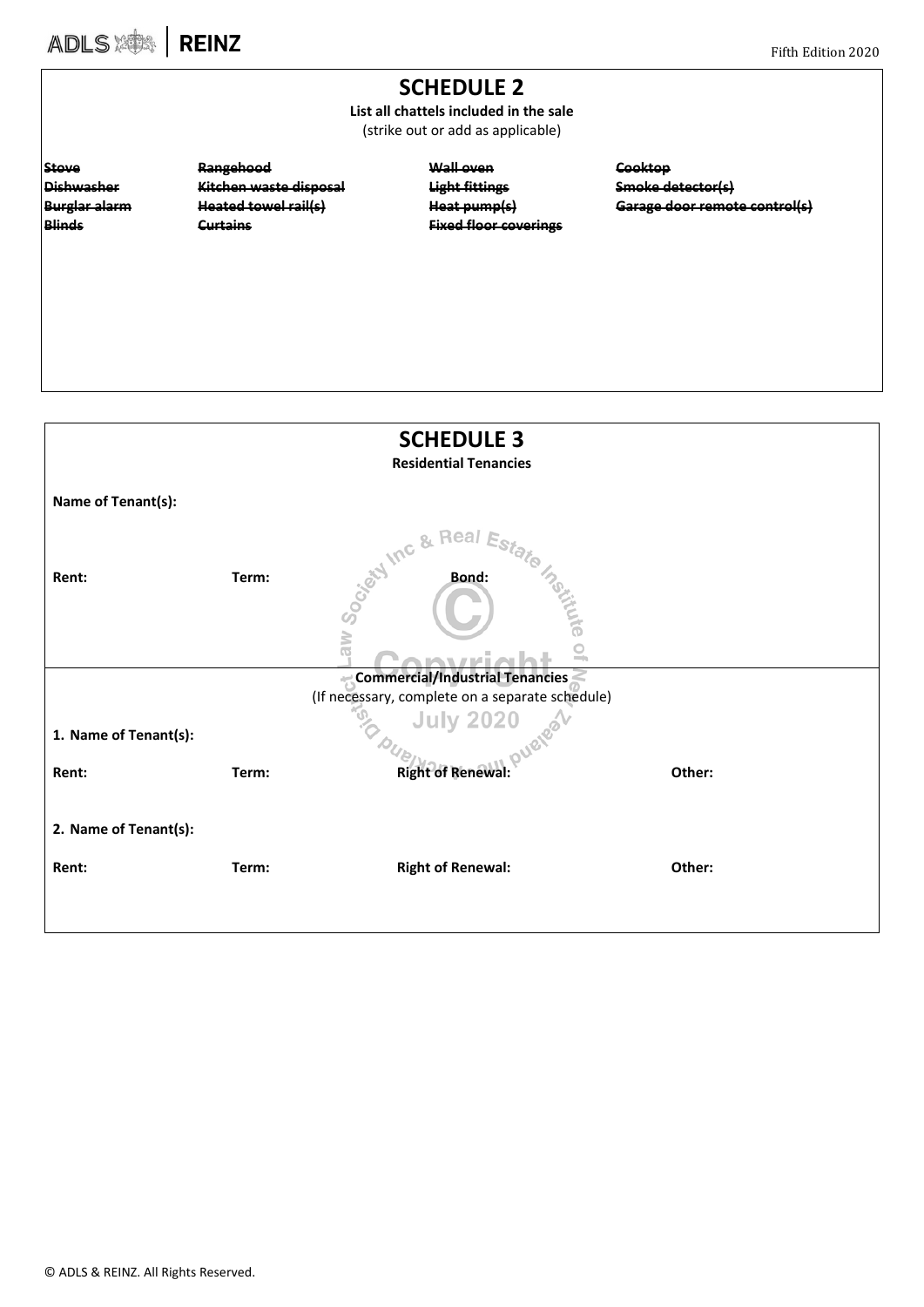### **MEMORANDUM OF CONTRACT**

### **Date of Memorandum:**

ADLS **ADLS** 

At the auction of the property, or prior to, or subsequent to, the auction (*delete as applicable*),

**PURCHASER'S NAME: and/or nominee ("the purchaser")**

became the purchaser of the property by being the highest bidder, or by agreeing with the vendor to purchase the property.

The vendor agrees to sell and the purchaser agrees to purchase the property and the chattels included in the sale for the purchase price stated below in accordance with these Particulars and Conditions of Sale, General Terms of Sale and Further Terms of Sale (if any).

**Purchase price: \$ Plus GST** (if any) OR **Inclusive of GST** (if any). If neither is deleted, the purchase price includes GST (if any).

Deposit: \$ 10% of the purchase price herein payable to Queenstown and Southern NZ Realty Limited Trust Account 01-0129-0258416-01 upon this agreement being signed by all parties.nc & Real Estat

### **Acknowledgements**

**Where this agreement relates to the sale of a residential property and this agreement was provided to the parties by a licensed real estate agent, or by a licensee on behalf of the agent, the parties acknowledge that they have been given the guide about the sale of residential property approved by the Real Estate Agents Authority.** 

**Where this agreement relates to the sale of a unit title property, the purchaser acknowledges that the purchaser has been provided with a pre-contract disclosure statement under section 146 of the Unit Titles Act.**

 $\overline{\phantom{a}}$  , and the contract of the contract of the contract of the contract of the contract of the contract of the contract of the contract of the contract of the contract of the contract of the contract of the contrac

 $\frac{15}{10}$  July 2020

**Signature of purchaser(s) or auctioneer:** 

*Delete the options that do not apply Delete the options that do not apply*

**Signature of vendor(s) or auctioneer:** 

**Director / Trustee / Authorised Signatory / Agent / Attorney\* Director / Trustee / Authorised Signatory / Agent / Attorney\***<br>Delete the options that do not apply **Delete the options that do not apply**  *If no option is deleted, the signatory is signing in their personal capacity If no option is deleted, the signatory is signing in their personal capacity*

*Delete the options that do not apply Delete the options that do not apply If no option is deleted, the signatory is signing in their personal capacity If no option is deleted, the signatory is signing in their personal capacity*

 **Director / Trustee / Authorised Signatory / Agent / Attorney\* Director / Trustee / Authorised Signatory / Agent / Attorney\***

\* If this agreement is signed under:

- (i) a Power of Attorney please attach a **Certificate of non-revocation** (available from ADLS: 4098WFP or REINZ); or
- (ii) an Enduring Power of Attorney please attach a **Certificate of non-revocation and non-suspension of the enduring power of attorney** (available from ADLS: 4997WFP or REINZ); or

\_\_\_\_\_\_\_\_\_\_\_\_\_\_\_\_\_\_\_\_\_\_\_\_\_\_\_\_\_\_\_\_\_ \_\_\_\_\_\_\_\_\_\_\_\_\_\_\_\_\_\_\_\_\_\_\_\_\_\_\_\_\_\_\_\_\_

(iii) where the attorney signs for a trustee, a Certificate in the relevant form in Schedule 4 to the Trustee Act 1956.

Also insert the following wording for the Attorney's Signature above: *Signed by [full name of the donor] by his or her Attorney [attorney's signature].*